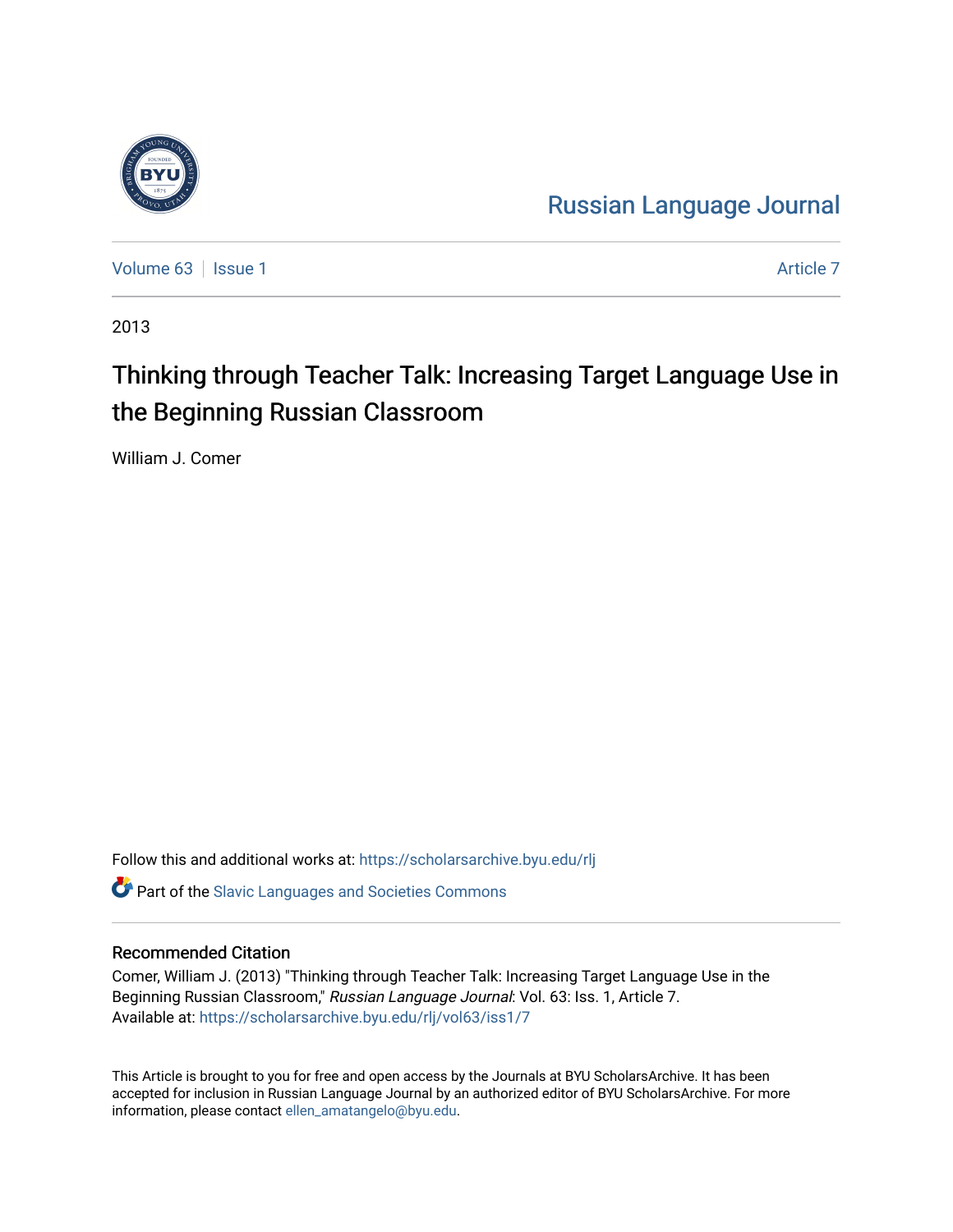## **Thinking through Teacher Talk: Increasing Target Language Use in the Beginning Russian Classroom**

### *William J. Comer*

In July 2012, the American Council on the Teaching of Foreign Languages (ACTFL) adopted a position statement calling for instructors and learners to use the target language (TL) for 90% plus of instructional time. ACTFL's recommendation applies to all levels of instruction (K-16) and makes no distinctions for the degree of difference of the TL from the learners' first language (L1). Implementing this recommendation means that no more than five minutes of a 50-minute class hour should take place in the L1 of the learners, whether that class is the first day of high school Russian or a college class at an advanced level. For beginning Russian classes at the college level, this recommendation raises the question of how to conduct 45 minutes of instruction in the TL in a way that is comprehensible to the learners.  $1$  Implementing this recommendation may be particularly challenging for new teachers and beginning teaching assistants, especially if their language skills may not yet be solidly at an advanced level.

This article considers TL use only in the predominantly monolingual foreign language (FL) classroom where the learners and teachers all share a common language. This instructional context invites the kind of code switching that is a natural part of communication among bilingual speakers (Levine 2011; Cook 2001), and so it makes the ACTFL's target of 90% TL use challenging. The purpose of this article is to synthesize the findings from studies of classroom language use, identify impediments to TL use in the classroom, and offer specific suggestions and resources to help beginning teachers and teaching assistants of Russian navigate the difficulty areas.

<span id="page-1-0"></span><sup>&</sup>lt;sup>1</sup> We will leave aside for the moment the question of how ready the learners might be for this kind of immersion experience on the first day of class, and what effects it might have on enrollments.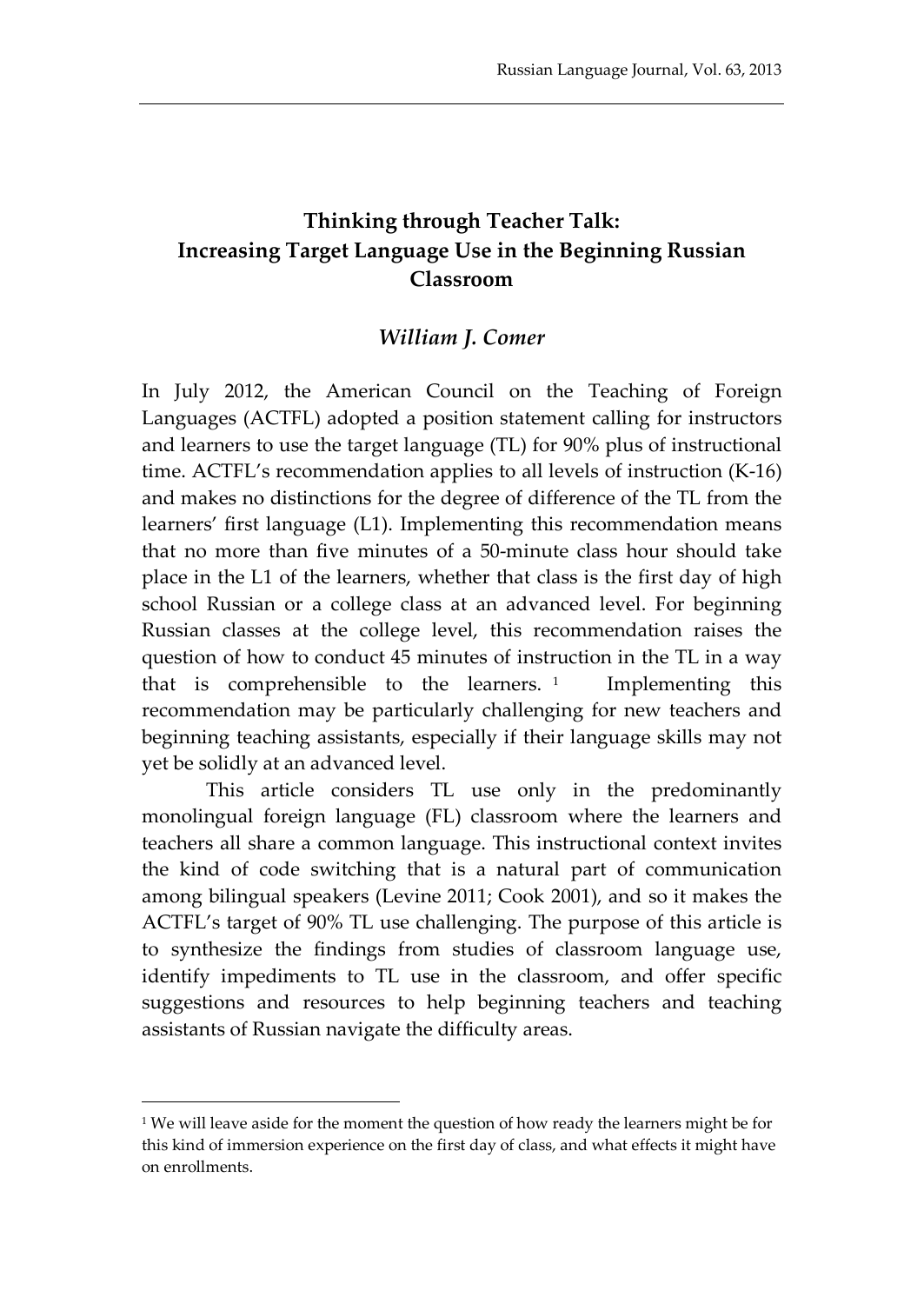### **Literature review**

Recent years have seen a number of studies on the dynamics of FL use in college literature classrooms (Donato and Brooks 2004; Polio and Zyzik 2009; Zyzik and Polio 2008) and other content-based instruction (Pessoa et al. 2007). More relevant to this article are studies that involve direct observation of language use in FL classrooms both at the high school and college levels both in the U.S. and in other countries at the beginning and intermediate levels of study. Duff and Polio (1990) were among the first to measure TL use in college FL instruction. They looked at instruction in 13 different languages that was being delivered by native speakers of the TL during two class sessions in the second-quarter of first-year college language classes. In their 26 hours of recordings, they found considerable variation in the amount of time instructors used the TL: one instructor used the TL 100% of the time, while another spent only 10% of class time in the TL. The average over the 13 different instructors/languages was 67.9% of class time spent in the TL. In considering reasons for this large variation, the researchers note that the instructor whose class was conducted 100% in the TL worked in a department that mandated exclusive TL use and strictly implemented the Direct Method. In the classroom with 10% use of the TL, the instructor himself thought he was using the TL about 45% of the time, and the department had no formal policy on language of instruction or on methods. In their follow-up study with this same data set, Polio and Duff (1994) revealed details about one Slavic language classroom that they observed, noting that only 33% of class time on average was spent in the TL. This follow-up study reached the conclusion that six areas often triggered L1 use in the classes that they had observed: Classroom Administrative Vocabulary, Grammar Instruction, Classroom Management (i.e., giving instructions), Expressions of Empathy/Solidarity, Unknown Vocabulary/Translation, and an Interactive Effect of Student L1 Use.

Macaro (2001) examined the L1 use of six French FL teachers in secondary school classrooms in England. All of his teachers had completed a 36-week course for teaching methods in the FL, were advanced-level speakers of French, and worked in the framework of the British National Curriculum that stipulates 100% use of the TL in the classroom. The researcher videotaped class sessions and found that the six teachers (in first through third-year French) used English in the classroom relatively little. English took up under 5% of class time for most sessions observed, although one teacher averaged about 12% of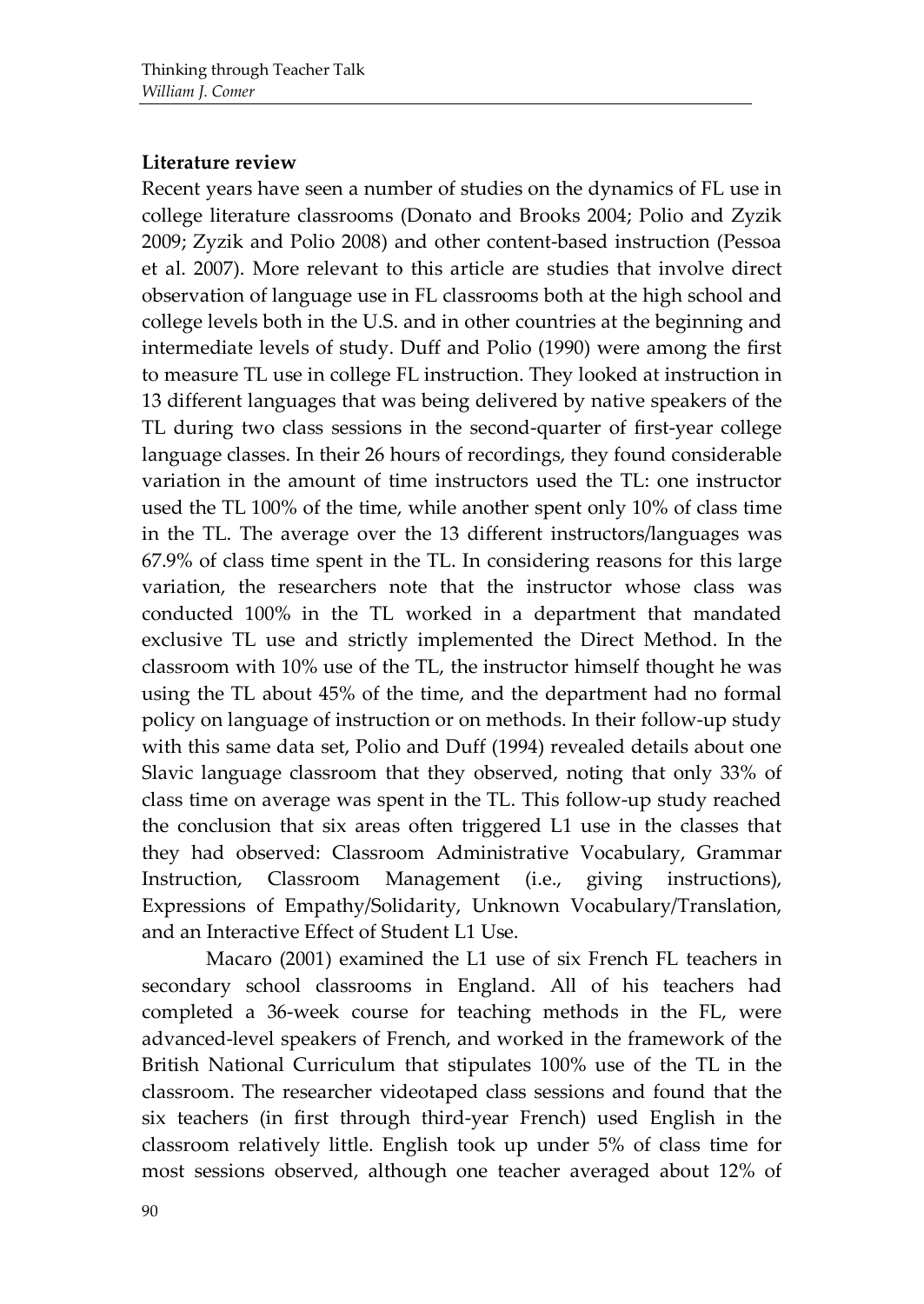class time in English. In his sample Macaro found no link between level of instruction and the teachers' use of L1. From follow-up interviews, Macaro noted that English was often used to deal with classroom disciplinary issues, build group empathy, and give instructions for activities, which, because of extensive use of jigsaw and cognitively complex activities, required detailed instructions.

Kraemer (2006) observed five teaching assistants on two occasions while they taught first-year German in a U.S. university classroom. She found that they used English most for course/curriculum management, L2/L1 translation, reviewing/repeating explanations, and making comments to individual students. Use of English in course/curriculum management was often segregated to the last five minutes of class, while English comments to individual students occurred during pair/group work or when the student initiated an exchange in English. English was also used for expressions of solidarity/empathy as well as for making cultural notes. Based on her findings, Kraemer (2006, 448) recommended that teachers "develop a set of classroom management and administrative vocabulary terms and expressions in German for TAs and students to use, which should be introduced in the first few weeks of each semester."

Wilkerson (2008) conducted a qualitative study of L1 use in the college Spanish FL classroom, and she found widely varying patterns of TL use. Her participants all had multiple years of teaching experience and were either native speakers of Spanish or non-natives with ACTFLcertified Advanced or Superior level language skills, so that the variations in the amount of TL use could not be attributed to limitations in the instructors' proficiency in the TL. Wilkerson concluded (2008, 315) that "English was used during classroom instruction to save time, demonstrate authority, and reduce ambiguity, and these categories of usage often co-occurred." In her view, the instructors' right to code switch at any time during class reflected their authority to control classroom discourse. Wilkerson found another demonstration of authority in how one native speaker of Spanish preferred to use English translations rather than to explain unknown words through gestures and pantomime, because she considered such activities "clowning around." Another instructor in the study used the TL almost exclusively in the classroom, but his students often did not understand the content of his speech, and in their course evaluations, they complained that the teacher was unsympathetic because he would not use English to help them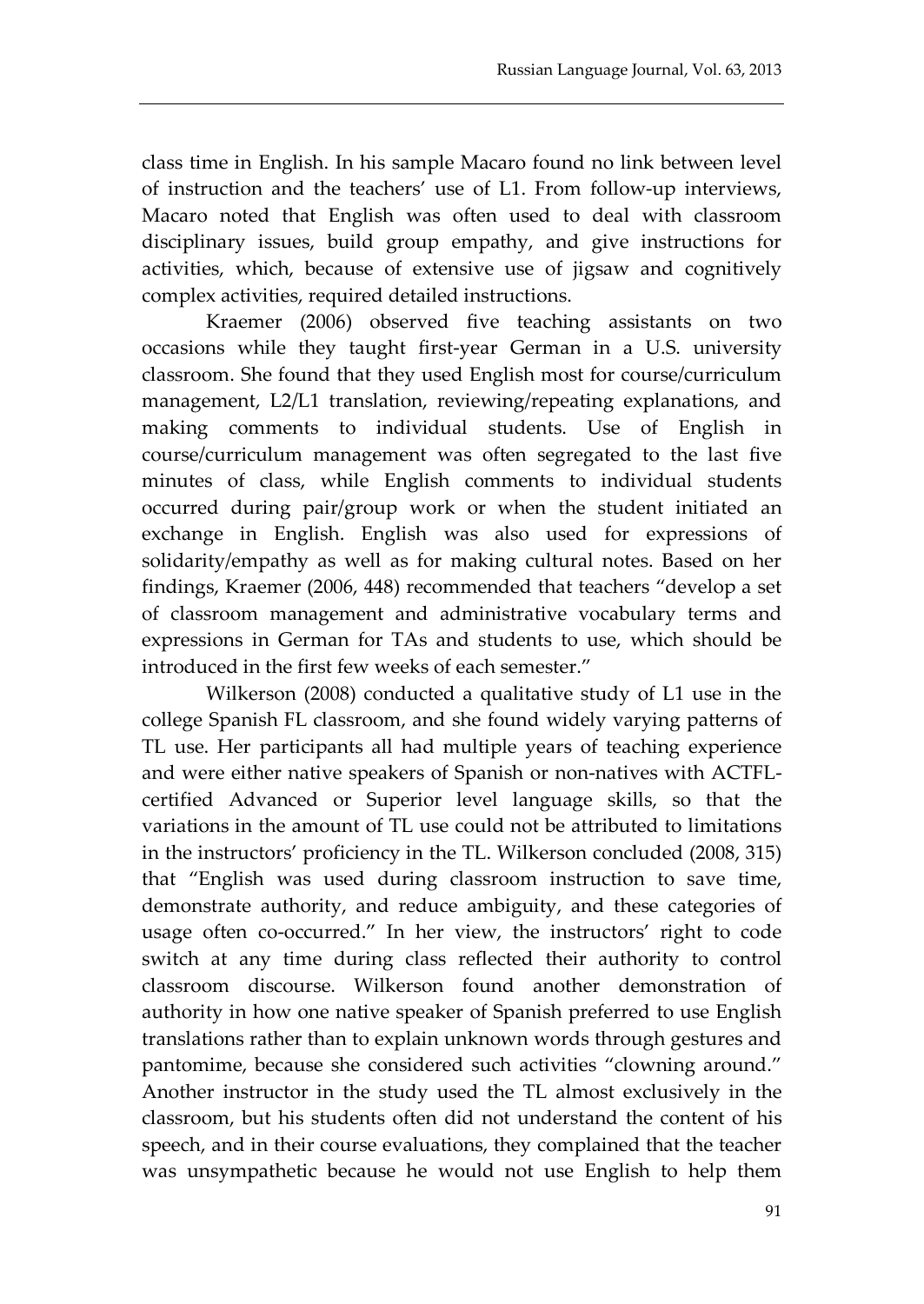overcome difficulties in comprehension. Wilkerson's findings point out how the choice of L1 or TL often overlaps with instructors' notions about their role as teacher and their selection and sequencing of student learning tasks.

Grim (2010) observed French instructors teaching 3rd semester college or 3rd year high school French. Her data included 7.5 hours of recordings for each group, and all her participants were native speakers of French or had a high level of oral proficiency. Overall, she found that the high school teachers used English roughly 32% of class time; while the college teachers used it only about 6% of class time (although one college teacher used English frequently in one-on-one conversations with students during pair work). Grim's study confirms the previous literature's list of triggers for L1 usage (explaining grammar, giving instructions, expressing empathy/solidarity, and giving translations for lexical items and phrases). A notable difference was that secondary school teachers often used English to deal with classroom discipline issues that were absent in the college classroom.

Grim is also the first to distinguish two types of teacher translation in the classroom: immediate translation (where the instructor says the TL word and then immediately provides the L1 equivalent in the flow of TL discourse) and delayed translation (where teacher uses a TL word, does a comprehension check with the learners and then perhaps gives the translation). Grim recommends delayed translation as a more valuable classroom technique since the comprehension check focuses the learners' attention on a specific word and provides the moment for them to notice the word.

Hobbs, Matsuo, and Payne (2010) examined the code-switching behaviors in Japanese foreign language classrooms, finding that nativespeaking instructors of Japanese were more likely to use English than the TL in class. Teachers who were non-native, but fluent speakers of Japanese, were much more likely to use drawings and illustrations to keep the classroom in the TL. The authors attribute the differences in the teachers' use of the TL to their own experiences as language learners. Most of the native speakers of Japanese had experienced English foreign language classes that were conducted mostly in Japanese, and so they had a tendency to teach the way that they were taught.

While the articles reviewed above all make a number of recommendations to increase the amount of class time spent in the TL, only Moser, Harris, and Carle (2012) describes an intervention to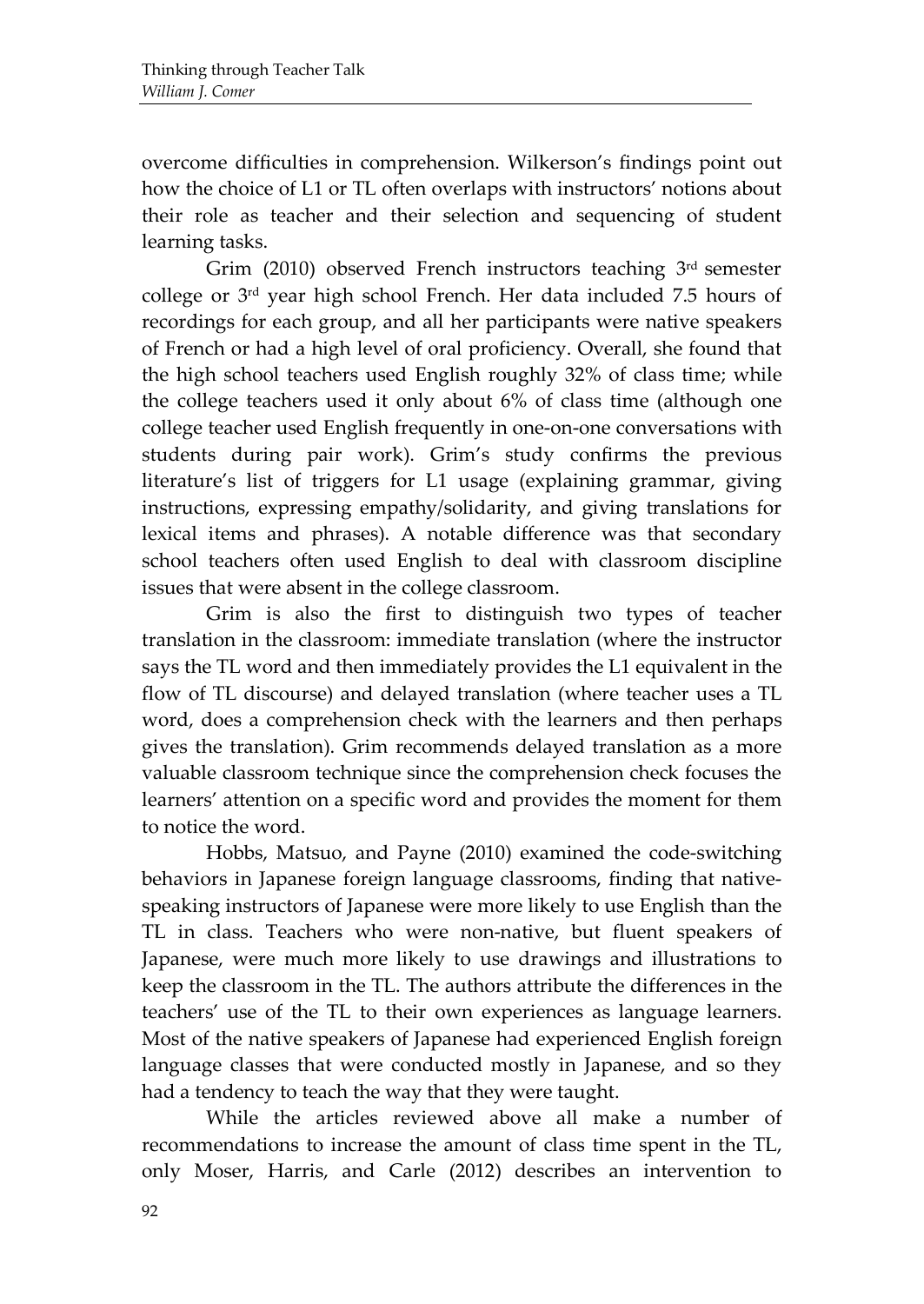improve the quantity and quality of teacher talk in the TL. They worked with Japanese native speakers who were training to teach English in Japanese elementary schools. As part of the training program, teachers first listened to a native English speaker give instructions for a task (i.e., drawing a picture based on the speaker's description of a scene) that the trainees carried out. Afterwards, the trainees took on the role of teacher and presented the same task to a sample class and their instructions were audio recorded. The teachers then had to transcribe the recording and compare the transcription with the original instructions given by the native speaker. This instructional sequence was repeated, and afterwards, the trainees reported improved confidence and ability to use English in the classroom.

The findings from these different studies are remarkably consistent in recognizing areas that trigger L1 use in the classroom: managing course/curricular goals, giving classroom directions, repeating explanation/metalinguistic discussions, translating specific lexical items, and creating empathy/rapport with the learners. While only one of the studies above mentions language use in teaching a Slavic language, my personal observations of elementary Russian classrooms with early career language teachers confirm that these five areas are regular trouble spots. Before thinking about pedagogical solutions to support beginning teachers as they navigate these areas, one must consider the issue of the proficiency level of beginning teachers and teaching assistants of Russian.

## **Teaching Assistants' Initial Language Proficiency**

 $\overline{a}$ 

The teachers observed in the above studies were all certified as having advanced or higher language proficiency or were native speakers of the TL. In the author's personal experience, beginning teaching assistants sometimes have less than advanced skills (often closer to the Intermediate High level of Russian), particularly if they are starting graduate school and teaching immediately after completing an undergraduate Russian program and have only had limited experience studying abroad. [2](#page-5-0) For the undergraduate-major-turned-teaching-

<span id="page-5-0"></span><sup>2</sup> In a perfect world, all teachers and teaching assistants would be ACTFL Advanced-Mid speakers or higher *before* they begin teaching, but this is probably unrealistic since a typical outcome for an undergraduate major in Russian is Intermediate High. Recognizing the linguistic limitations of beginning teachers and having a plan to address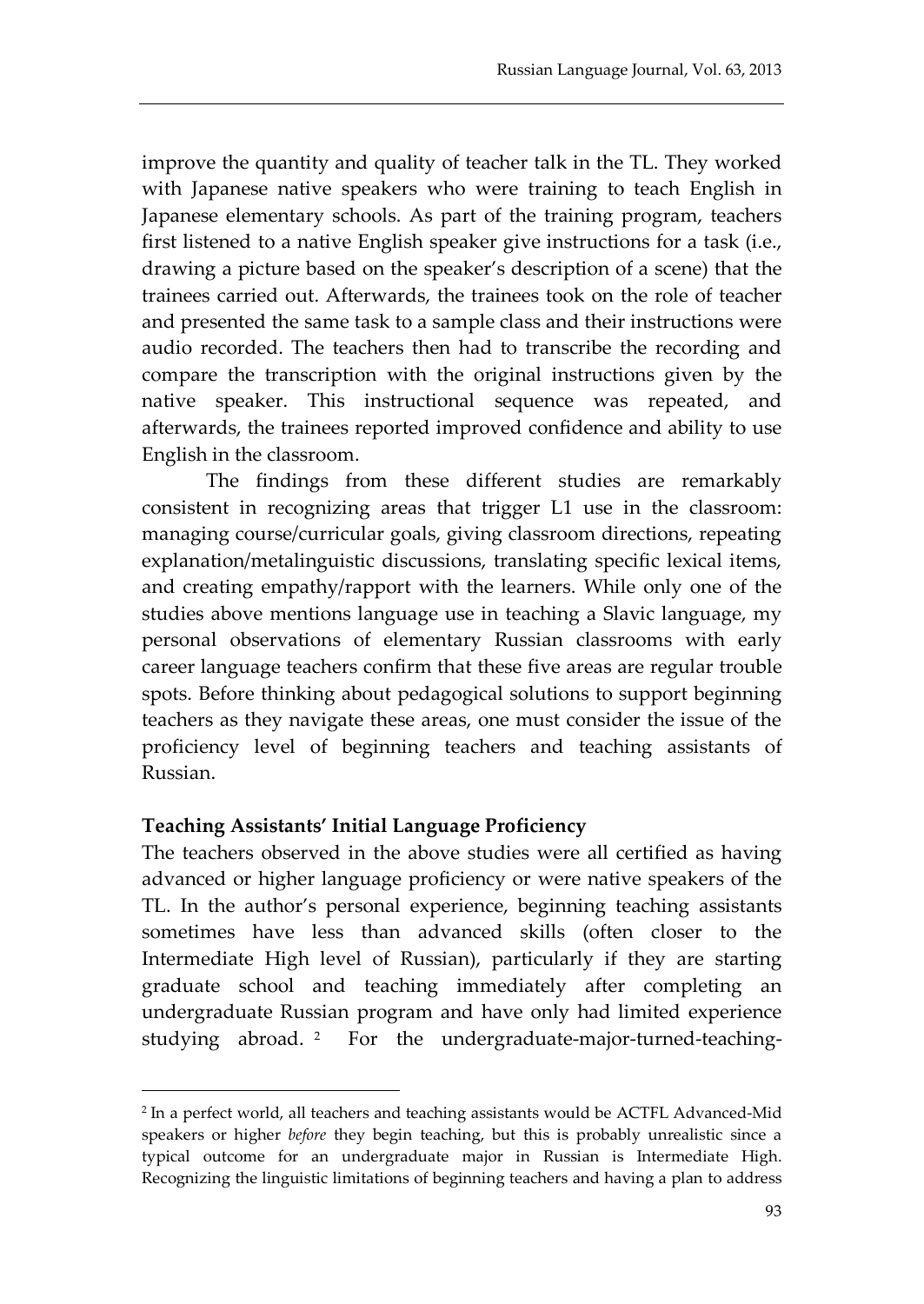assistant (even with advanced-level proficiency) the classroom is likely to the first time where he/she will have to manage the interactions of others in the TL. Thus, beginning teachers definitely need linguistic as well as pedagogical support for preparing their teacher talk. For them, TL fluency factors into all of their other pedagogical choices in managing their classroom and activities. A language program supervisor needs to be aware of such issues and to think about ways to support the ongoing development of that teaching assistant's TL skills.

In my observations, Russian native speaker (NS) teaching assistants do not necessarily have an easier time in their first teaching experience, particularly at the beginning level. If the NS teacher is a very strong speaker of English, he/she may overuse English in the classroom. The NS may need considerable guidance in when, how, and why English L1 speakers struggle with Russian phonology, morphology, and syntax. Another obstacle for the Russian NS in staying in the TL is a culturally based reluctance to point to one's own body to illustrate TL vocabulary items, such as body parts, clothing, and facial expressions.

#### **Discussion and Potential Remedies**

## **TL in managing classroom activities**

While Duff and Polio (1990) found that one teaching assistant using the Direct Method was able to conduct class 100% of the time in the TL, and Grim found that college instructors who used simple directions could rely on the students to understand these tasks, the question remains: how do we make instructions for tasks comprehensible to learners, particularly if we use tasks that are more cognitively engaging and that demand higher-order thinking skills? While the techniques of the Direct Method work well in an immersion environment, giving the directions for a complex communicative information gap activity in the TL may leave learners puzzled and unable to complete the task in a manner that reaches both the task's communicative purpose and language goals.

One possible solution to this problem, particularly at the start of instruction, is to outfit the printed materials given to learners with instructions in English. Students can read the written L1 instructions as

them and expand their level of language competency both for the classroom and their future professional life seems a more viable approach.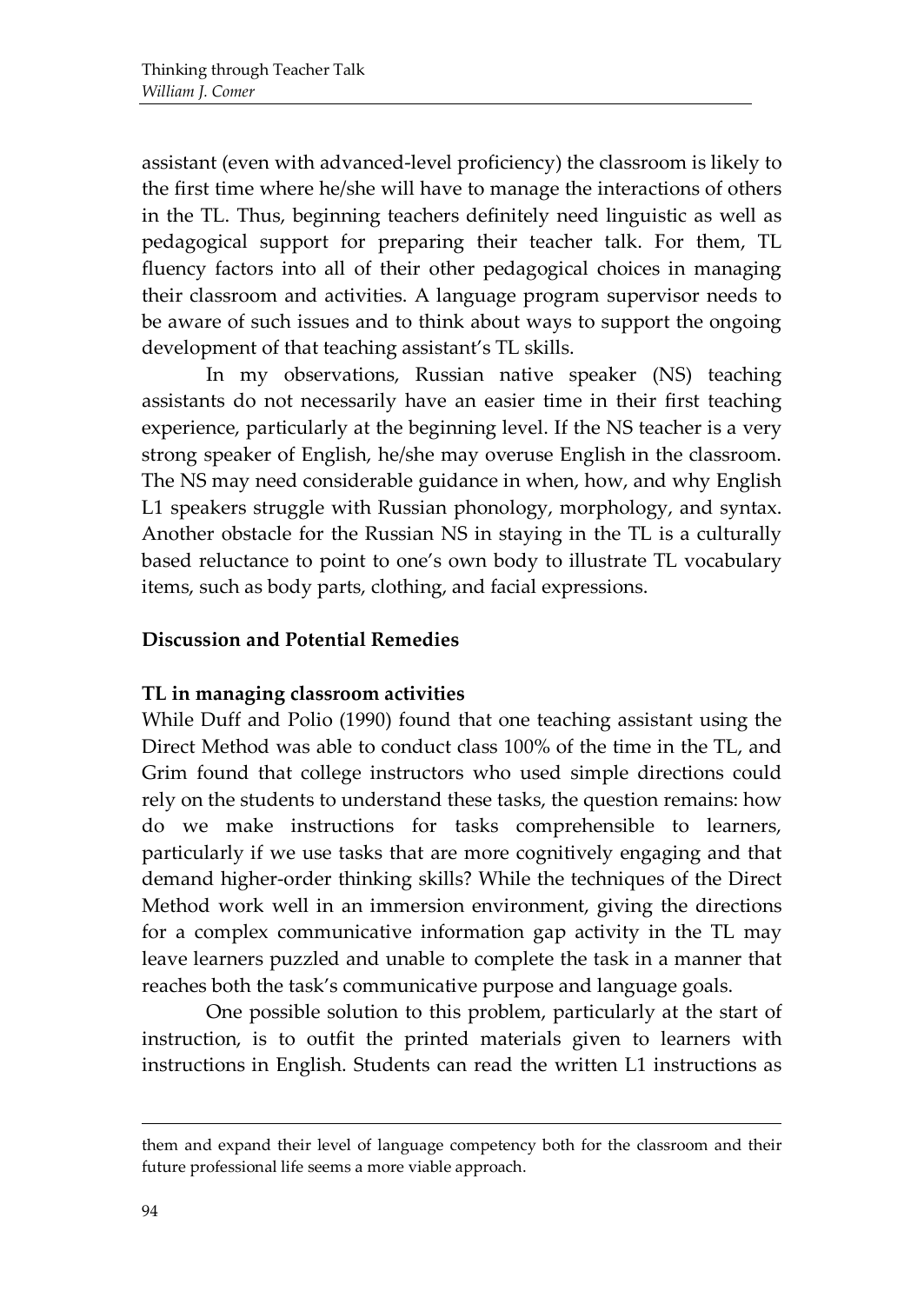the teacher explains the task orally in the TL. The printed text then becomes a way of "subtitling" the teacher's TL talk.

Appendix 1 provides a sample four-step opinion gap activity that has instructions in English. Because this opinion sharing activity embeds all the grammar that students need to carry out the task in the task materials as structured input, students are unlikely to make mistakes with adjective-noun agreement as they exchange opinions.

Following the materials that the students see, the reader will find a sample of the classroom teacher talk that might be used to guide the students through this activity, while keeping the class entirely in the TL. Following Hatch (1983), this teacher talk relies heavily on verbal modification of the TL and non-verbal cues to make the teacher talk more comprehensible to the language learners.[3](#page-7-0)

This kind of modeling of teacher talk is quite valuable for beginning teachers, and language program directors should give multiple models of "teacher talk" at regular intervals over the course of an academic year, so that beginning teachers can see what is possible in the TL, how to make it comprehensible to the learners, and how their teacher talk can grow in vocabulary and syntax over an academic year.

The sample activity in Appendix 1 also demonstrates a solution to another typical problem in TL use and classroom management. When the task design requires learners to give a report back to the group, the instructions need to provide learners with the scaffolding for how to accomplish the report. Including an explicit structure for learners to use in reporting back can help the teacher make a smooth transition back from group work to the whole class forum, without having to use English to summarize the task.

Even with the input structured and the teacher talk modeled, the activity in Appendix I might go badly if the teacher makes poor pedagogical choices in implementing it (i.e., gives the instructions for all four steps at once; does not perform meaningful comprehension checks; does not make eye contact with the learners while explaining; does not monitor the student pairs during performance, etc.).

<span id="page-7-0"></span><sup>&</sup>lt;sup>3</sup> One reader of a draft of this article offered a different model of teacher talk for Step 1 simplifying the opening by replacing Представьте себе with the single word Ситуация, and removing the reference to article length from the instructions. This comment is a useful reminder that effective TL teacher talk can vary among instructors.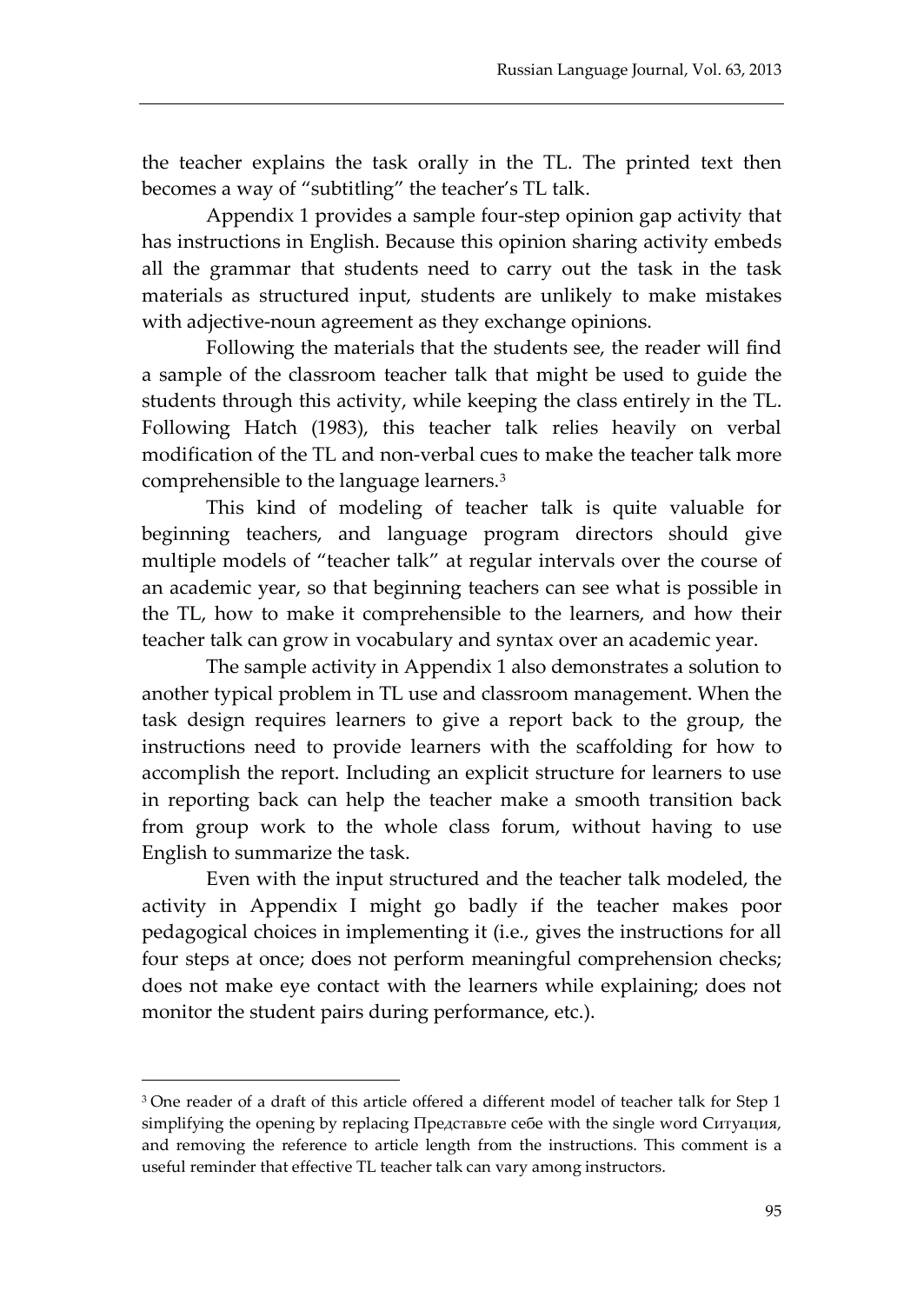For other kinds of activities, the teacher may use multiple choice as a way to scaffold learners' responses to stay in the TL. For example, many beginning textbooks present the clothing words in Russian in the first or second chapter, before students can use them in sentences to express notions of wearing, liking, or having these objects. A typical activity to practice the clothing words is to have learners sort them into categories ("things you would wear to the beach," "formal wear for a fancy event," "summer clothes," "winter clothes," etc.). At this stage of language learning, the category names are most likely to be in English, but this can lead students down the garden path to complete the activity by making statements like "сандалии is beach wear." To avoid that kind of L1 usage in the classroom, the teacher can label the English categories in Russian (i.e., колонка/группа А, колонка Б, etc.) and model the preferred response form: Сандалии — это колонка А. Although hardly elegant, the student response is nevertheless in Russian, it communicates meaning in the TL, and it helps keep the teacher and the class in the TL as well.[4](#page-8-0)

Over the course of a semester and first year of instruction, the L1 instructions for regularly used activity types can slowly make the transition to the TL with particularly difficult words and phrases, glossed as needed.

#### **TL usage in giving classroom instructions**

Closely related to classroom/activity management in the TL is how to give various kinds of activity instructions in Russian. The commands for many classroom activities or instructional actions are rarely explicitly taught or even used in beginning Russian textbooks produced in the U.S., while beginning textbooks produced in Russia often use only the simplest of activity types. As a reference for the beginning teacher, Appendix 2 contains a lengthy bilingual list of instructions for different kinds of classroom activities, starting with the simplest and working to more complex interactions. The bilingual list also contains selective

<span id="page-8-0"></span><sup>4</sup> Polio and Duff note a 'reciprocal reinforcing effect' for TL use (1994, 320). That is, a teacher's use of the TL tends to influence students to use the TL. The converse is likely to be true as well — helping the students to stay in the TL helps the teacher to stay in the TL. Hobbs, Matsuo, and Payne (2010) suggest that this effect may also occur within a teacher (i.e., a teacher's own use of the TL may prompt him/her to use TL for more and longer stretches).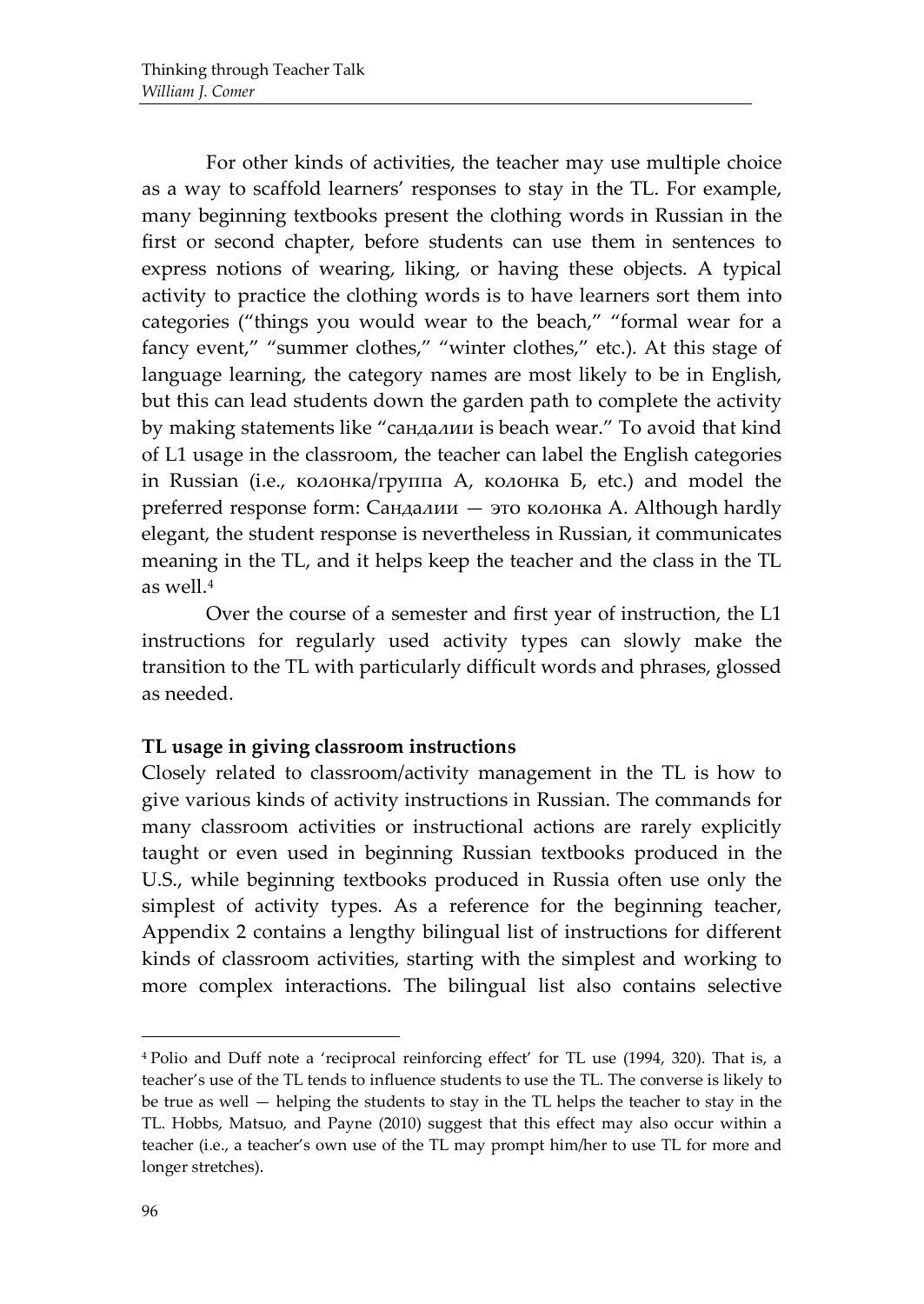commentaries on language usage to help non-native teachers notice difficult grammatical details about the phrases that new teachers may have heard hundreds of times as learners, but never uttered before stepping into the classroom as teachers. Language program directors should encourage their beginning teachers to write into their lesson plans all the instructions that they will need to deliver in a class hour and think about how they can illustrate these terms.

As instruction progresses, parts of this bilingual list can be shared with the learners and added to their recognition or active vocabulary. As learners master specific TL lexical items typical of instructions, these words can be used in written instructions for classroom activities and for homework schedules.

#### **TL and classroom comprehension checks**

If the purpose of teaching class in the TL is to communicate in the TL and thereby provide comprehensible input for the learner's TL acquisition, then teachers must make sure that communication is happening and that their TL input is indeed comprehensible. This means that teachers need to pause regularly to check learners' comprehension, asking questions like *Вы поняли? Понятно?* not as mere display questions, but as real questions that deserve real verbal answers from the learners. Teachers need to show that they expect and value the learners' responses to such questions, and that the learners' answers determine the course of the teacher's next communication.

Teaching beginning teachers to ask such questions, however, is only the first part of the equation. We need to assure that the learners themselves have TL means to indicate not only comprehension (да, нет), but to signal the kind of help they need. That means, we need at a very early stage to teach them phrases and sentences for requesting clarification. See Appendix 3 for a list of essentials that learners must be empowered to use in class regularly, as part of real communication between teacher and learner. These essentials can be memorized chunks in the learner's vocabulary, long before the grammar instantiated in them has become a topic for discussion. Teachers might bring a poster with these phrases on them to class for the first month or two to encourage students to learn them and use them.

Comprehension checks are just as important in presenting vocabulary and structures. Slideshows (in PowerPoint, Prezi, etc.) are a convenient way for teachers to present lexical items or grammar forms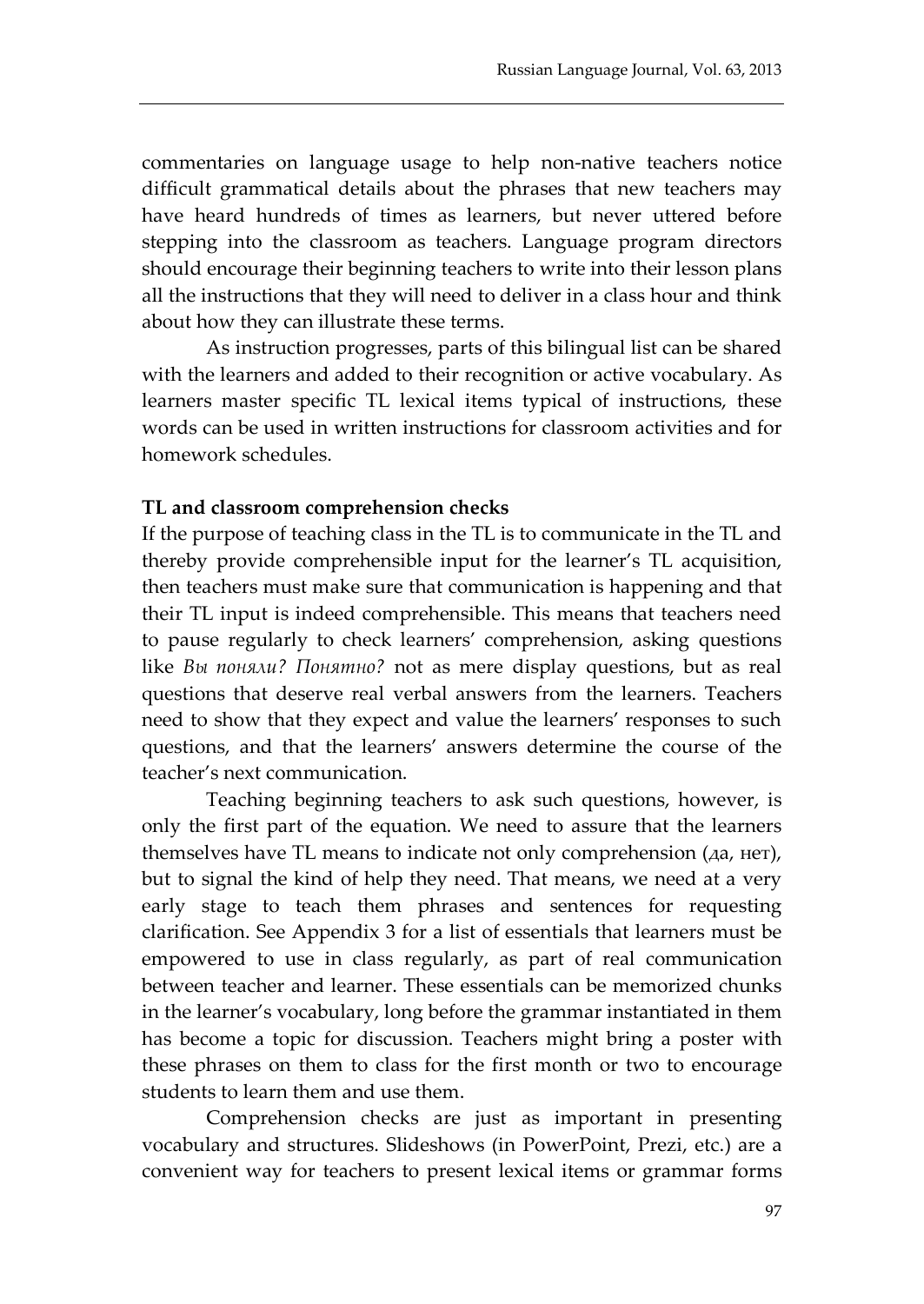with images in a sequenced order. The major drawback in using such presentations in the language classroom arises from the very teachercenteredness of the activity. While the slides allow teachers a way to combine text and image so that they can stay in the TL, teachers do need to ask "what are the learners doing while I talk?" If the learners have no tasks to do while listening to the teacher's talk, then there is no guarantee that learners will attend to the teacher's talk, and so it may never become linguistic input for them. During a slide show featuring new vocabulary, the learners might complete a worksheet matching new TL lexical items with L1 equivalents. The learners thus create their own bilingual vocabulary list that they can use as a reference in subsequent activities.

To present a grammar point, the presentation slides might be organized so that each one of them requires the learners to match a TL sentence featuring the grammar point with a picture that accurately reflects the meaning of the TL sentence. For example, a teacher could introduce prepositional case phrases to describe location by asking students to match phrases like Студенты уже в библиотеке with either a picture of students in a dorm room or students in a library. After students see and hear the phrase and select the appropriate illustration, the teacher might orally contrast the nominative form of the word "Да, здесь библиотека» with the form on the slide «А где студенты? Они в библиотеке». The slide show can start with the most regular prepositional forms and progress in a structured way to more complex forms, such as nouns in –ия and –ие (Студенты в общежитии / в аудитории / на экскурсии.). The principles for creating structured input activities have been described in detail by Farley (2005). After working through this set of slides and processing them for meaning, the teacher might follow up with a noticing activity. In such an activity, students might complete a worksheet that puts words from the slide show in two contrasting columns, one where the words appear in their nominative and the second column for locational phrases. The words in each column are complete except for their endings (e.g., библиотек\_\_ in first column, в библиотек\_\_ in the second), and learners must fill in the chart as the group reviews the slide show. Such an approach ensures that learners are connecting the structure with its meaning at the same time that it actively involves them in constructing a table, contrasting the nominative and prepositional case endings. Most significantly, this kind of presentation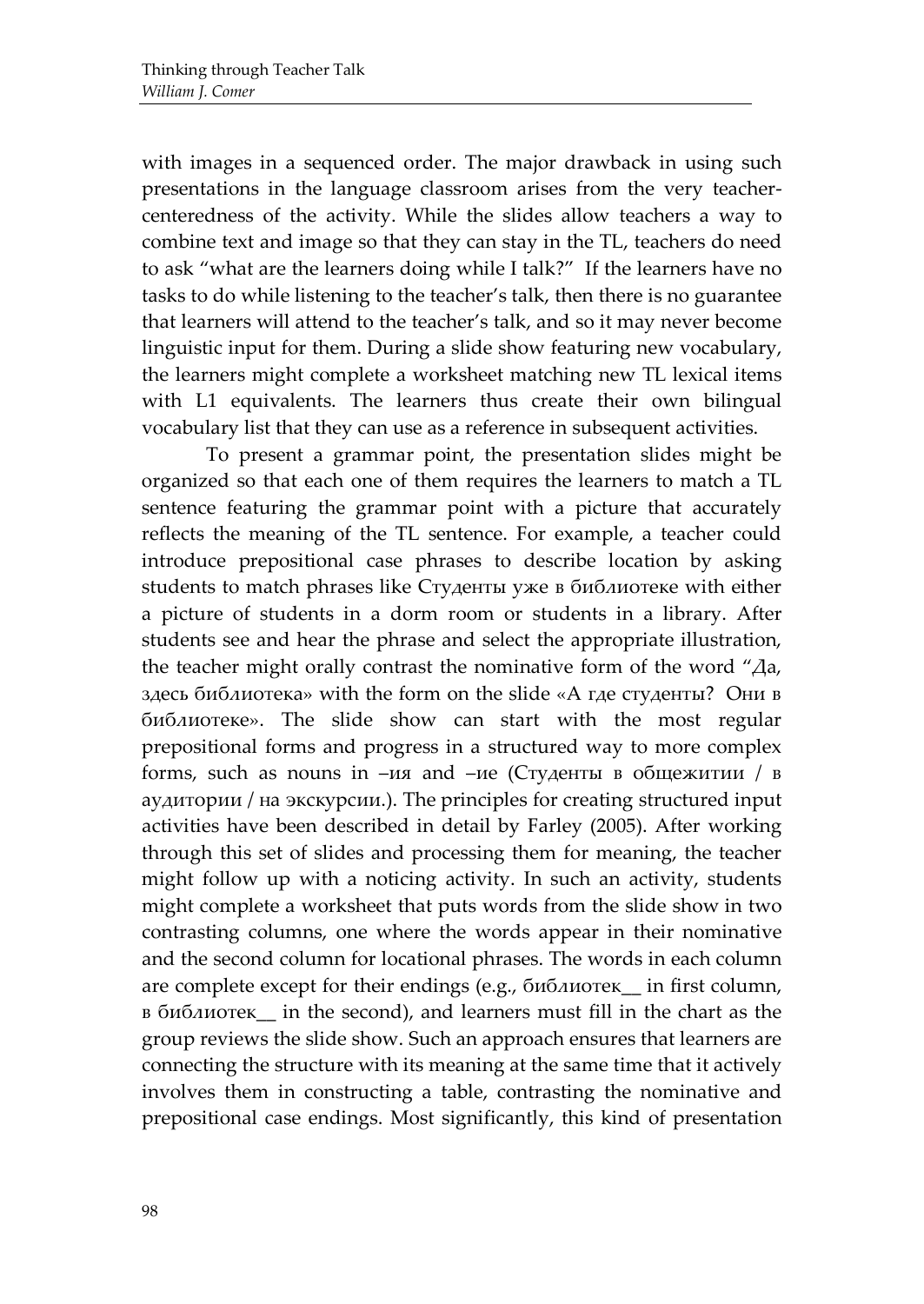of grammar can be done entirely in the TL, without recourse to grammatical terminology and metalinguistic explanation.[5](#page-11-0)

## **TL L1 translation**

 $\overline{a}$ 

The glossing of an unknown TL word with the L1 equivalent is an inevitable feature of the language classroom, but teachers have the option of deciding how and when to introduce the L1. As the pedagogical suggestions above make clear, the L1 gloss can be introduced in print form as a kind of subtitling for the teacher's TL talk.

Careful lesson planning (and well-timed suggestions from the language program director) may alert beginning teachers to unfamiliar TL vocabulary that is likely to arise in connection with a particular activity. In planning the lesson, the teacher can decide if the word can be illustrated with a photograph, a drawing on the board, a gesture, or with a synonym/antonym in the learners' active vocabulary.

In spontaneous classroom situations, the author agrees with Grim's assertion (2010) that delayed translation is preferable classroom practice and beginning teachers should be encouraged to use that approach, especially for lexical items that are soon to enter the learners' active vocabulary. While immediate translation (i.e., the teacher's automatic glossing of a TL word with the L1 equivalent) appears to save time, frequent code switching may be very disruptive to learners' attempts to recognize what is actual TL usage.

## **L1 and TL for expressing empathy/solidarity**

This area seems the most resistant to the continuous use of the TL, and perhaps that is to be expected, particularly at the beginning level. While certainly learners can be taught words of praise early on (e.g., отлично, молодец, прекрасно, замечательно), and they will learn to recognize requests to try again (e.g., the teacher's Еще раз, пожалуйста), the L1 may be needed to make deeper connections between teacher and student when a serious situation arises (e.g., student gets sick or shares an emotionally charged statement). While the use of L1 might suggest the failure of the TL to be a means for real communication, these topics fall outside of the regular classroom sphere, and perhaps the choice of

<span id="page-11-0"></span><sup>5</sup> As needed, TL grammar terms can be introduced to the students. Certainly the words for the main parts of speech (глагол, существительное, etc.) are helpful, as are concepts like, словарная форма, предложение, and others.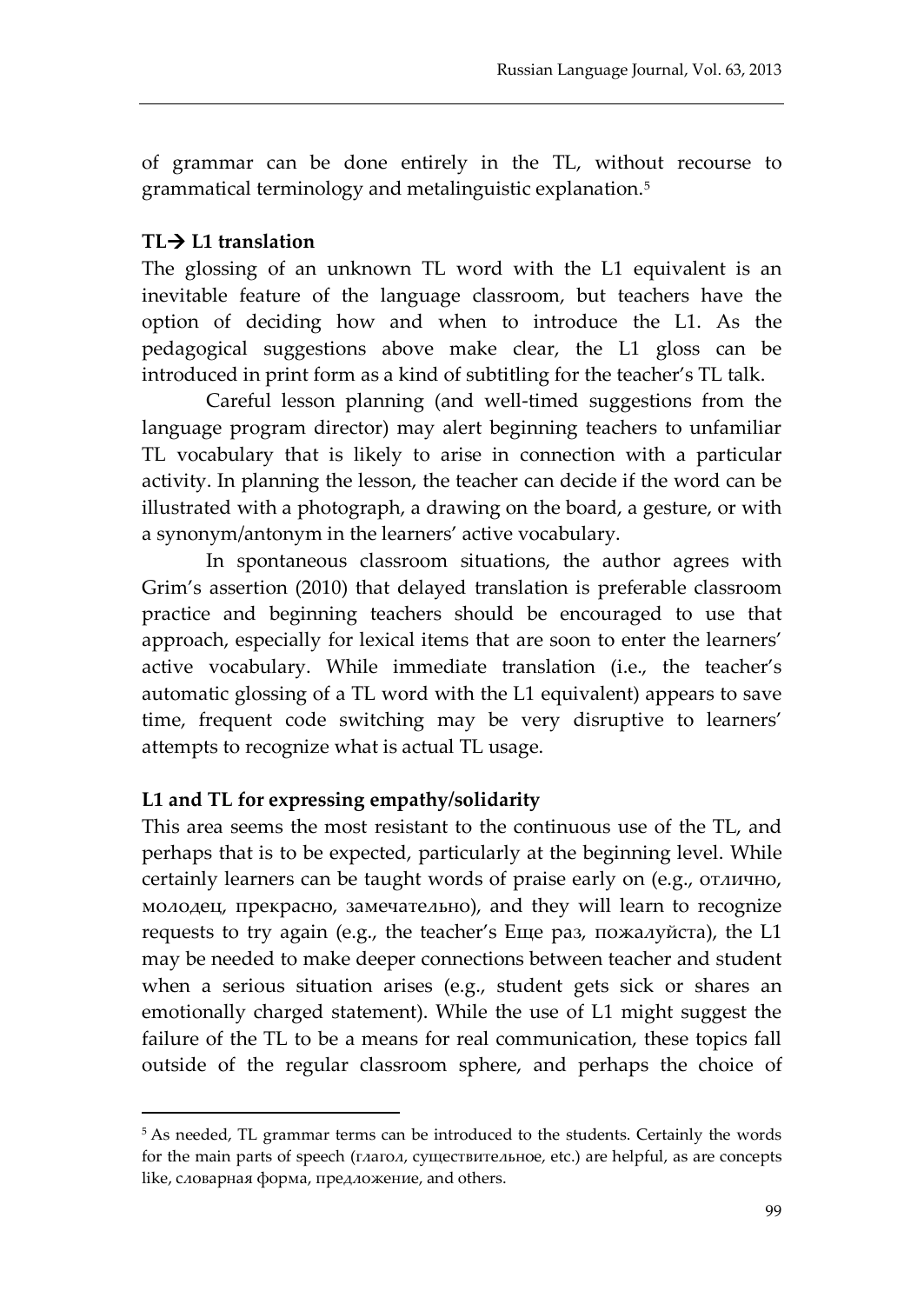language in the teacher's response justifiably falls outside of usual practice.

## **Concluding thoughts**

The models of teacher talk presented in this article are exactly that—models that teachers can adopt and adapt to fit their particular instructional contexts. ACTFL's policy statement on 90% plus of TL use in the language classroom is a challenge to the profession, especially for Russian teachers since the language's core vocabulary is so unrecognizable to English speakers and the language is so morphologically and syntactically complex. Nevertheless, as a profession we must rise to the challenge, and as a profession, we can help our newest colleagues the most by providing them with models and tools for staying in the target language.

### **Acknowledgements**

I would like to thank Lynne deBenedette (Brown University) for suggestions on a draft of this text, and Viktoriya Pottroff (Kansas State University) for her suggestions on teacher talk for Appendix I. Any errors in the text are my own.

## **Works Cited**

American Council on the Teaching of Foreign Languages. 2012. Use of the Target Language in the Classroom.

[http://www.actfl.org/news/position-statements/use-the-target](http://www.actfl.org/news/position-statements/use-the-target-language-the-classroom)[language-the-classroom](http://www.actfl.org/news/position-statements/use-the-target-language-the-classroom) (accessed June 3, 2013).

- Cook, V. 2001. Using the first language in the classroom. *The Canadian Modern Language Review* 57: 402-423.
- Donato, R. and E. B. Brooks. 2004. Literary discussions and advanced speaking functions: Researching the (dis)connection. *Foreign Language Annals* 37: 183-199.
- Duff, P. A. and C. G. Polio. 1990. How much foreign language is there in the foreign language classroom? *Modern Language Journal* 74: 154- 166.
- Farley, A. 2005. *Structured input: Grammar instruction for the acquisitionoriented classroom*. New York: McGraw-Hill.
- Grim, F. 2010. L1 in the L2 classroom at the secondary and college levels: A comparison of functions and use by teachers. *Electronic Journal of Foreign Language Teaching* 7(2): 193-209.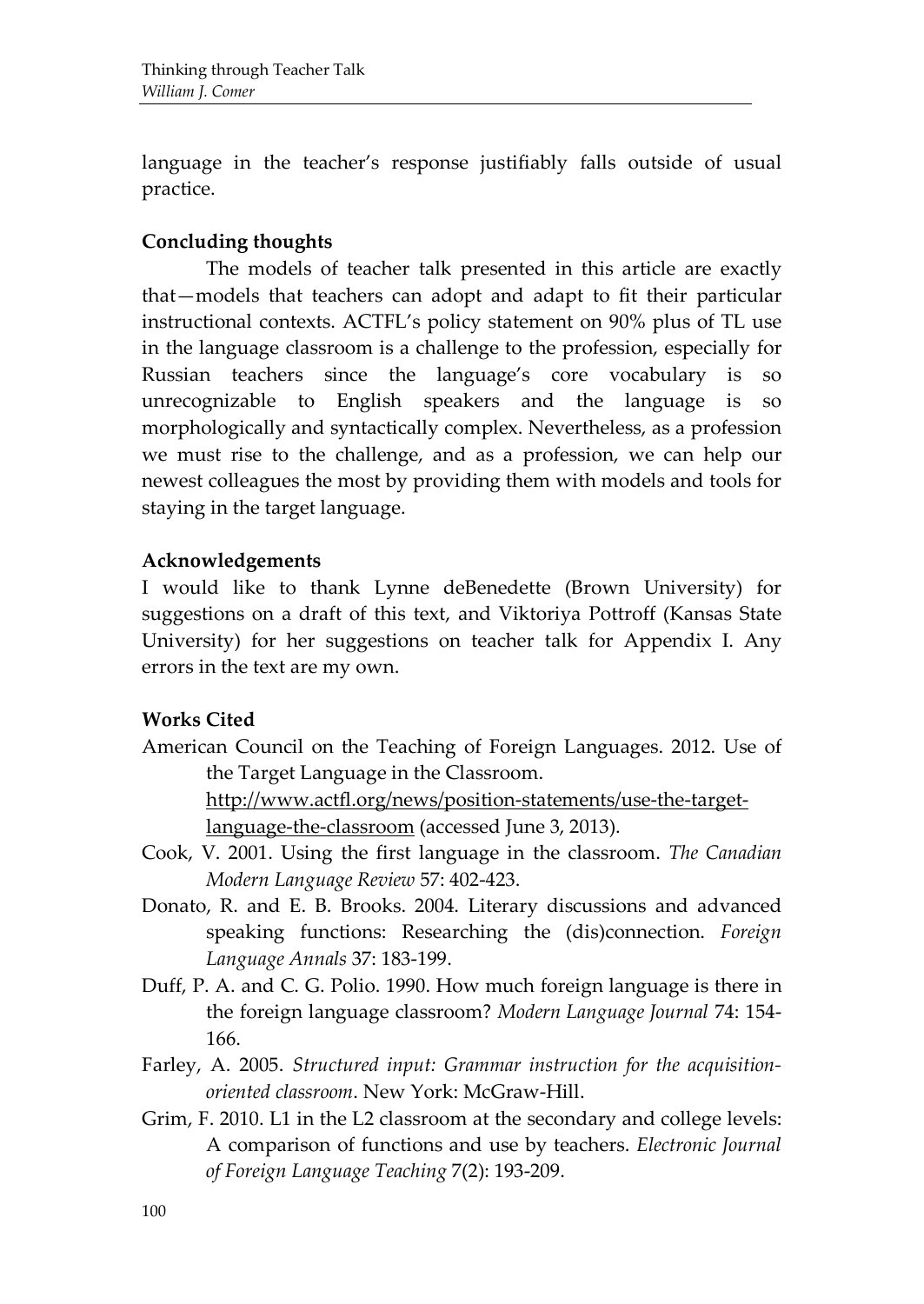- Hatch, E.M. 1983. Simplified input and second language acquisition. In R.W. Andersen (Ed.), *Pidginization and creolization as language acquisition,* 64-86. Cambridge, MA: Newbury House.
- Hobbs, V., A. Matsuo, and M. Payne. 2010. Code-switching in Japanese language classrooms: An exploratory investigation of native vs. non-native speaker teacher practice. *Linguistics and Education* 21: 44-59.
- Kraemer, A. 2006. Teachers' use of English in communicative German language classrooms: A qualitative analysis. *Foreign Language Annals* 39: 435-450.
- Levine, G. S. 2011. *Code choice in the language classroom*. Bristol, UK: Multilingual Matters.
- Macaro, E. 2001. Analysing student teachers' codeswitching in foreign language classrooms: Theories and decision making. *Modern Language Journal* 85: 531-548.
- Moser, J., J. Harris, and J. Carle. 2012. Improving teacher talk through a task-based approach. *ELT Journal* 66: 81-88.
- Pessoa, S., H. Hendry, R. Donato, G. R. Tucker, and H. Lee. 2007. Content-based instruction in the foreign language classroom: A discourse perspective. *Foreign Language Annals* 40(1): 102-121.
- Polio, C., and E. Zyzik. 2009. Don Quixote meets ser and estar: Multiple perspectives on language learning in Spanish literature classes. *Modern Language Journal* 93: 550-569.
- Polio, C. G., and P. A. Duff. 1994. Teachers' language use in university foreign language classrooms: A qualitative analysis of English and target language alternation. *Modern Language Journal* 78: 313- 326.
- Thoms, J. J. 2012. Classroom discourse in foreign language classrooms: A review of the literature. *Foreign Language Annals* 45: 8-27.
- Walsh, S. 2002. Construction or obstruction: teacher talk and learner involvement in the EFL classroom. *Language Teaching Research* 6(1): 3-23.
- Wilkerson, C. 2008. Instructors' use of English in the modern language classroom. *Foreign Language Annals* 41: 310-320.
- Zyzik, E., and C. Polio. 2008. Incidental focus on form in university Spanish literature courses. *Modern Language Journal* 92: 53-70.

## **Appendix 1: Sample Task with Scaffolding for Students and Teacher Talk Model**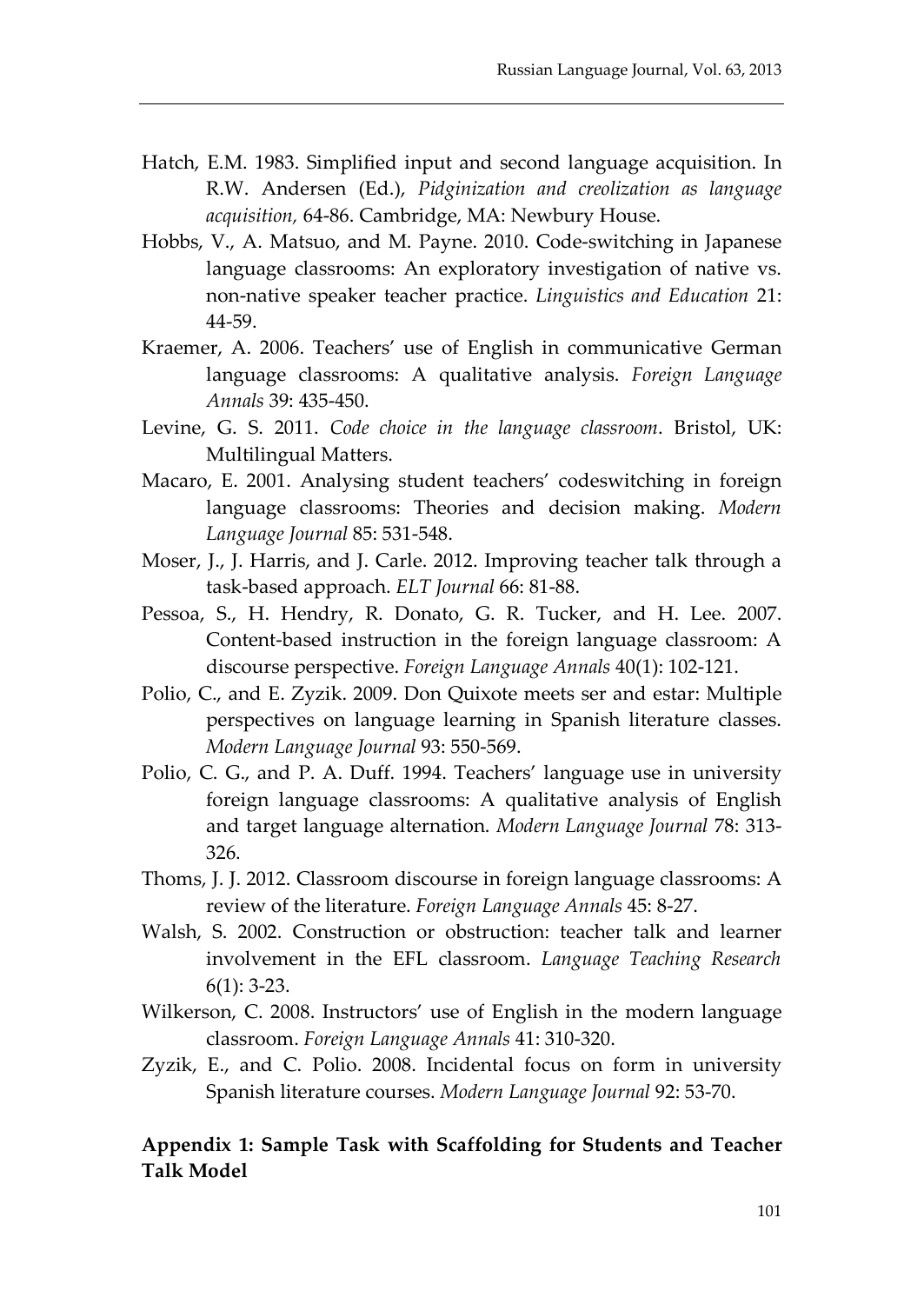*Instructional context*: First-semester Russian class, after approximately 25- 30 hours of instruction. The activity provides structured input on adjective endings in Russian, and two different structures for expressing opinion (по-моему / я думаю).

*The students see:*

Activity: Какая это тема?

Step 1. Imagine that you are a journalist and you've been assigned the following topics for a 1,000-word article. How would you rate these topics? Put a check mark in the appropriate column(s).

|            | интересная | неинтересная | тру́дная | лёгкая | оригина <sup>льная</sup> |
|------------|------------|--------------|----------|--------|--------------------------|
|            | те́ма      | те́ма        | те́ма    | тема   | тема                     |
| русская    |            |              |          |        |                          |
| икона      |            |              |          |        |                          |
| русские    |            |              |          |        |                          |
| комиксы    |            |              |          |        |                          |
| Пу́тин и   |            |              |          |        |                          |
| русская    |            |              |          |        |                          |
| политика   |            |              |          |        |                          |
| Additional |            |              |          |        |                          |
| topics     |            |              |          |        |                          |

Step 2. Getting ready to share your opinions. Listen and repeat after your teacher the combinations of adjectives plus the word те́ма. Be sure to soften your  $\tau$  in тема.

Your teacher will give you two minutes to repeat these phrases to yourself until you can say them smoothly.

Step 3. Compare your answers with a partner by taking turns reading the topic aloud and then giving your opinion. Use this as a model for your statements.

По-мо́ему, ру́сская ико́на — интере́сная те́ма.

|                               | If you agree with your partner, respond: $\alpha$ $\beta$ то же так думаю. [=I think | so, too. |  |
|-------------------------------|--------------------------------------------------------------------------------------|----------|--|
| $\mathbf{r}$ and $\mathbf{r}$ |                                                                                      |          |  |

If you disagree, respond: Я так не думаю.

Circle any cells in the table where you and your partner have the same opinion.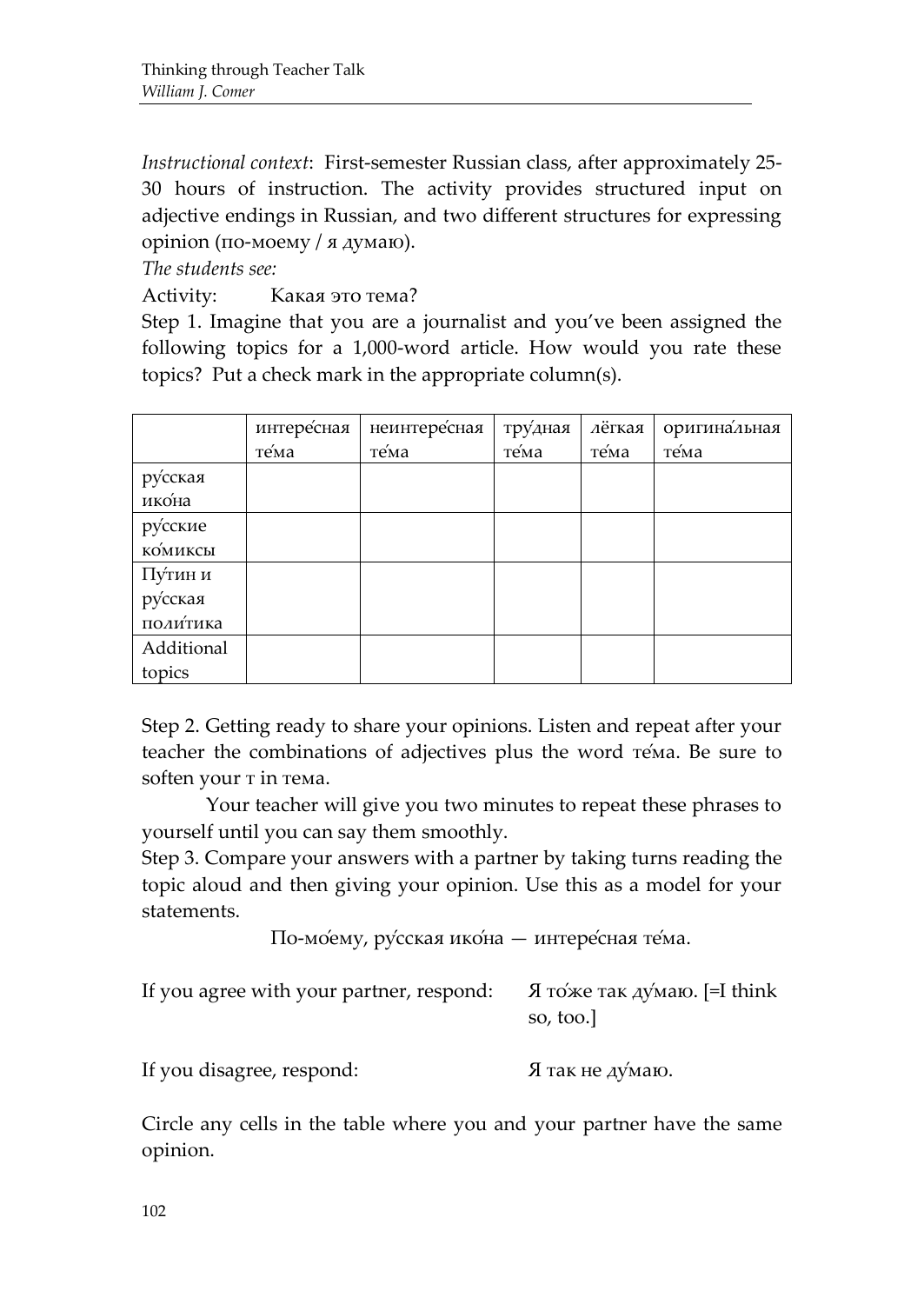Step 4. What did you learn? Report to the whole group one or two places where you and your partner share the same opinion. Use this as a model for your statements.

| Мы думаем, что     | русская икона — интересная тема. |
|--------------------|----------------------------------|
| $[=We think that]$ |                                  |

### *Instructions to teacher:*

Below you will find a sample of the teacher talk and gestures that you can use to explain this activity in Russian, while the students follow along with the instructions in English:

Номер 1. Представьте себе [pointing to word: imagine], что вы журналист, и вы пишете [make writing motion] статью. Вы пишете большую [stretch your arms apart broadly] статью – 1000 слов. 1000 слов – это большая статья, правда? Вот это темы для статей [point to the list of topics in left column].

Как по-вашему, какие это темы? Это интересные темы? [point to column 2] трудные темы? [furrow brow, scratch temple, point to column 4] оригинальные темы? [point to header of last column] Как вы думаете? Вот, например, тема "русская икона". По-моему [point to self] это интересная тема и трудная тема. Я отмечаю, что это интересная и трудная тема. [Put a check in each cell.] А как вы [point to them] думаете? Какие темы интересные, какие трудные, какие оригинальные? Понятно, что надо делать? [wait for actual response from students]. Хорошо.

If still unclear, one might continue: Читаем эти темы [Read aloud, and pick your answer as teacher] и отмечаем [pointing to table cells], какие темы, по-вашему, трудные, какие оригинальные, какие интересные или неинтересные? Отмечаем в таблице [pointing to table cells].

Give time limit: У вас 4 минуты.

Номер 2. Теперь готовимся к разговору. Слушайте и повторяйте за мной. [Point to column headers that you'll have them listen and repeat. ] В слове *тема* буква т произносится, как мягкий звук. Тема. [Repeat several times alone, encouraging them with a hand motion to participate.] Теперь индивидуальная работа. У вас две [hold up two fingers] минуты. Читаем! Повторяем эти фразы. Говорим вслух! Я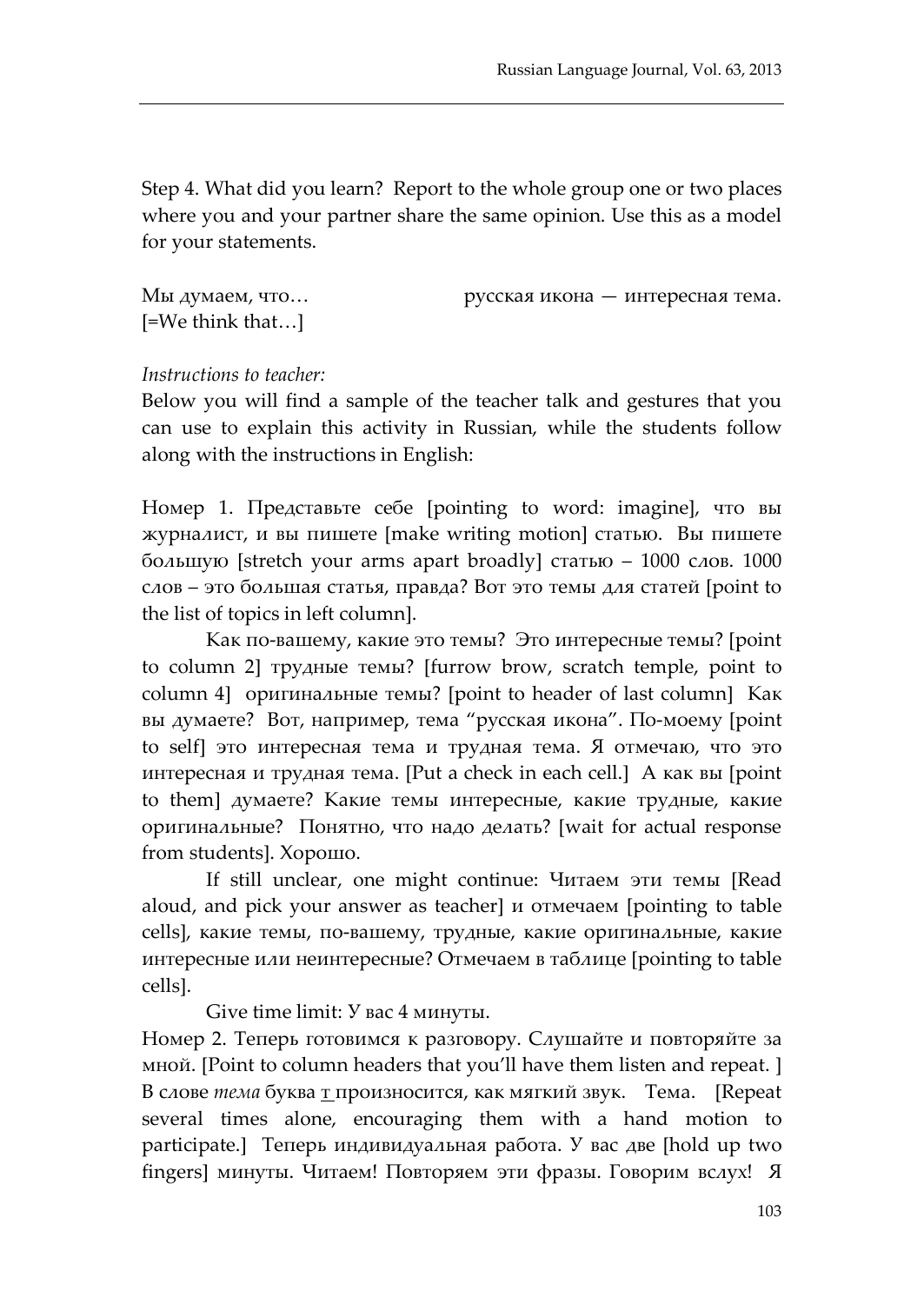хочу вас слышать [turn your head to the learners, grasp your earlobe with two fingers and draw attention to your ear.]

Номер 3. Давайте сравним ответы [turn your hands upright and make a weighing motion, with one hand rising and the other falling] – что думаете вы, а что думает ваш партнёр. Скажите ваши мнения / ваши идеи по очереди [hand motion back and forth between the two students]. Скажите, что вы думаете о каждой теме. Вот образец. [Point and read the model. Have them repeat the word по-моему. Point to scaffolding for their responses.] Надо слушать вашего партнёра. Вы тоже так думаете? Да? Тогда скажите: Я тоже так думаю. Вы так не думаете? Нет? Тогда скажите: Я так не думаю. Понятно? [Wait for actual response.] Говорим по очереди. Сначала вы, потом партнёр. [Hand motion again back and forth between two students.]

Если вы и ваш партнёр думаете одинаково [point to words "same opinion"] — вы думаете, что это интересная тема, и ваш партнёр тоже думает, что тема интересная, то обведите [make a circle] эту клетку в таблице.

Номер 4. Что вы узнали? Какие у вас с партнёром общие мнения? [point to the words "same opinion."]

## **Appendix II: Bilingual list of instructions with commentary on the Russian usage.**

*Group A*: Instructions for classroom actions. They are given in imperatives, but many of them could also be used in the first person plural form in a classroom.

1. Слу́шайте<sup>[6](#page-16-0)</sup>

Listen

2. Читайте

Read

3. Пишите

Write

- 4. Слушайте и повторяйте (за преподавателем) Listen and repeat (after your teacher)
- 5. Идите к доске / подойдите к доске

<span id="page-16-0"></span><sup>6</sup> Imperfective imperatives are appropriate when giving a generic command.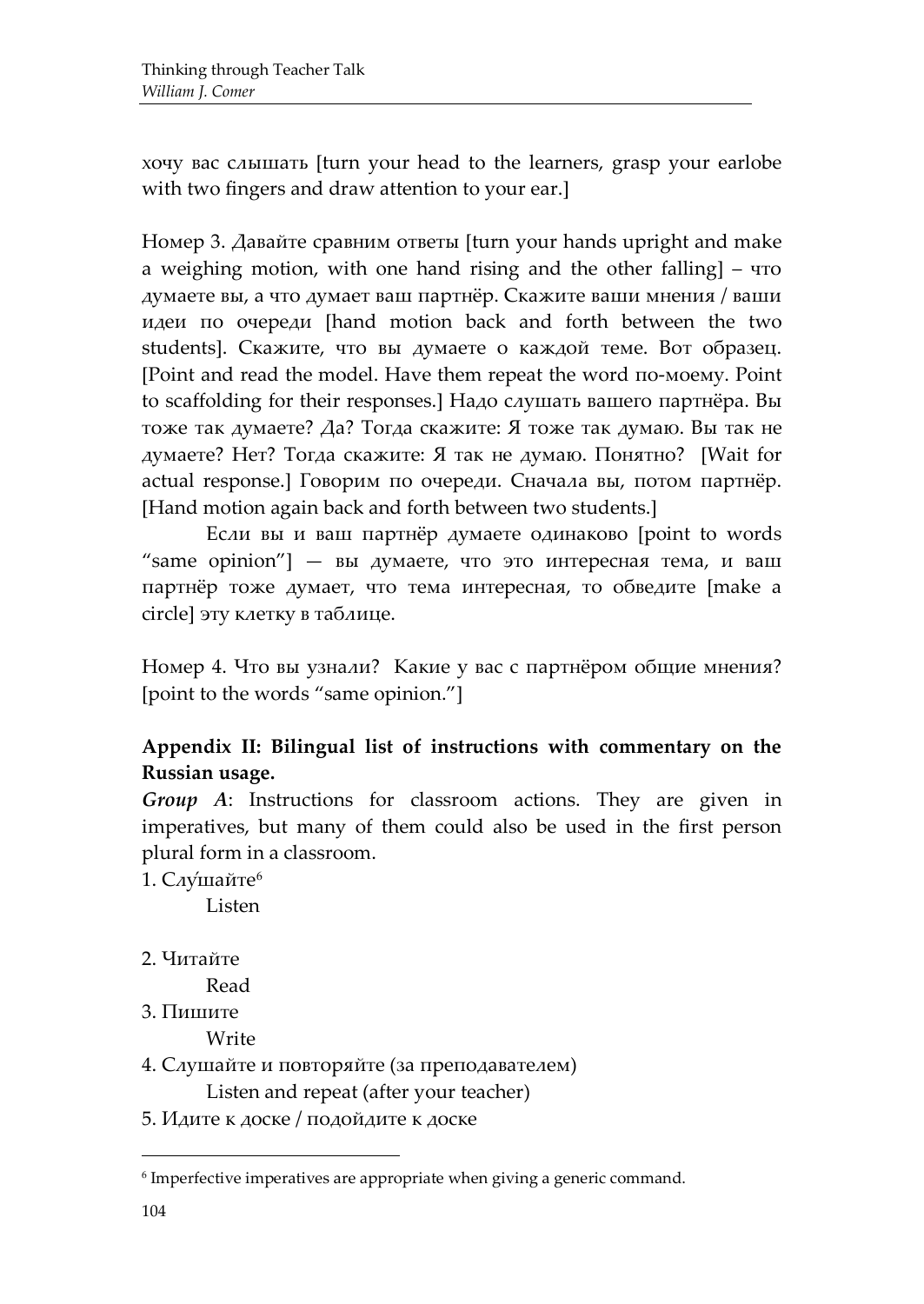Go up to the board 6. Прочитайте первое предложение[7](#page-17-0) Read the first sentence. 7. Напишите диктант Write a dictation. 8. Напишите упражнение номер… в рабочей тетради Write exercise #… in your workbook. 9. Ответьте на вопросы[8](#page-17-1) Answer the questions 10. Посмотрите видео (фрагмент, интервью) без звука/ со звуком! Watch the video (excerpt, interview) with sound / without sound. 11. Посмотрите на доску (на экран) Look at the blackboard (at the screen). 12. Откройте учебник на странице 45 (сорок пять)![9](#page-17-2)

Open your textbooks to page 45.

13. Переведите с русского на английский!<sup>[10](#page-17-3)</sup>

Translate from Russian to English.

14. Обратите внимание на формы глагола «мочь»!<sup>[11](#page-17-4)</sup>

Pay attention to the forms of the verb мочь.

15. Ответьте на вопросы, используя слово «который»/ конструкции типа «для того, чтобы»…

Answer the questions using the word который / using constructions like для того, чтобы…

16. Перескажите текст от лица автора / с точки зрения одного из персонажей.[12](#page-17-5)

Retell the text from the author's point of view / from the point of view of one of the characters.

17. Подчеркните/Обведите правильный ответ!

 $\overline{a}$ 

Underline / circle the correct answer.

*18.* У вас осталась одна минута! Осталось две минуты / пять минут.

<span id="page-17-4"></span><sup>11</sup> обращать/ обратить внимание requires на + accusative

<span id="page-17-0"></span><sup>7</sup> Perfective imperatives are appropriate when the task has been made more specific with a specified exercise or the quantity of language work is indicated.

<span id="page-17-1"></span><sup>8</sup> отвечать/ответить is not a transitive verb in Russian. It requires кому? (for a person) and на что? (for a thing)

<span id="page-17-2"></span><sup>9</sup> Note that the prepositional case is used in на странице; the number following should be a cardinal number in the nominative case.

<span id="page-17-3"></span> $10$  Note c + genitive and  $Ha +$  accusative to indicate the direction of the translation.

<span id="page-17-5"></span><sup>&</sup>lt;sup>12</sup> Note the difference in prepositions expressing "from:" от лица + кого but с точки зрения + кого/чего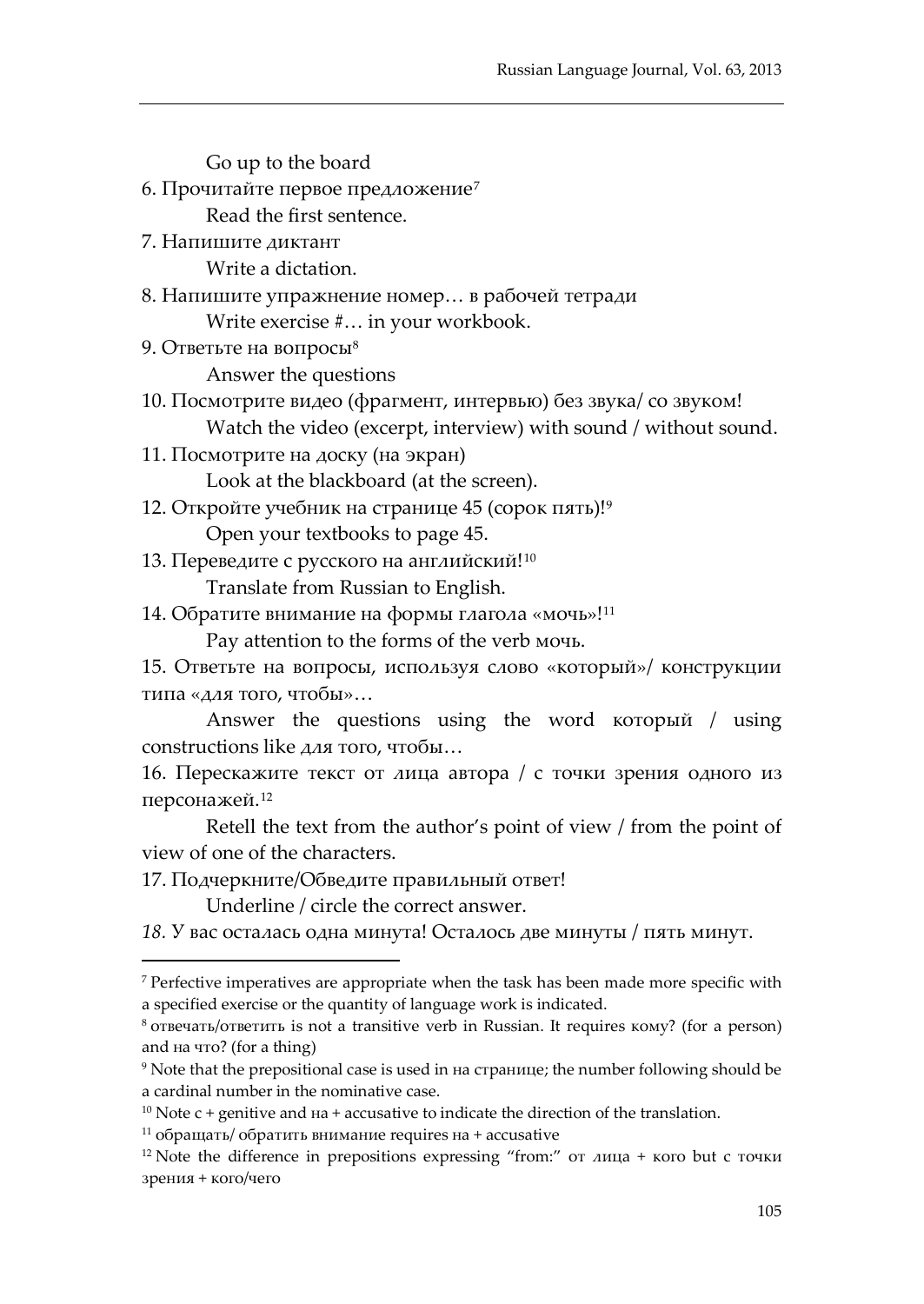You have one minute left. There are two/ five minutes left. 19. Подберите антонимы!<sup>[13](#page-18-0)</sup>

Think up antonyms (for the given words).

20. Подберите определения к данным словам!

Think up descriptive words for the given words.

21. Послушайте текст еще раз и восстановите его по опорным словам!

Listen to the text again and reproduce it on the basis of these key words.

22. Послушайте текст и отметьте в своем списке слова (названия/имена), которые вы услышите!

Listen to the text and mark in your list the words (names), which you will hear.

23. Поставьте галочку в колонке, которая отражает ваше отношение к данной теме!

Put a check mark in the column, which reflects your opinion on the given topic.

24. Поставьте предложения в нужном/логичном порядке!

Put the sentences in the required/logical order.

25. Разделите данные слова по группам!

Sort the given words into groups.

26. Разделите слова на две группы по смыслу.

Sort the words into two groups based on their meaning.

*Group B*. Directions for working with dialogs

1. Послушайте / Прочитайте диалог и ответьте на вопросы! Listen to / read the dialog and answer the questions.

2. Восстановите правильный порядок реплик![14](#page-18-1)

Put the lines from the dialog in the correct order.

3. Восстановите пропущенные реплики!

Put in the missing lines of the dialog.

4. К ответам нет вопросов. Придумайте их!

<span id="page-18-0"></span><sup>13</sup> Russian in these kinds of tasks uses *подбирать/подобрать* (to select, choose) since antonyms already exist in the language, and the student needs to select the best one for the context. This is different than "think up an ending to a story" (= *придумайте конец истории*), since this task requires the student's imagination.

<span id="page-18-1"></span><sup>14</sup> The nominative singular is *реплика* = a line of dialog. *Строчка* can be used in locating information in a prose or poetic text.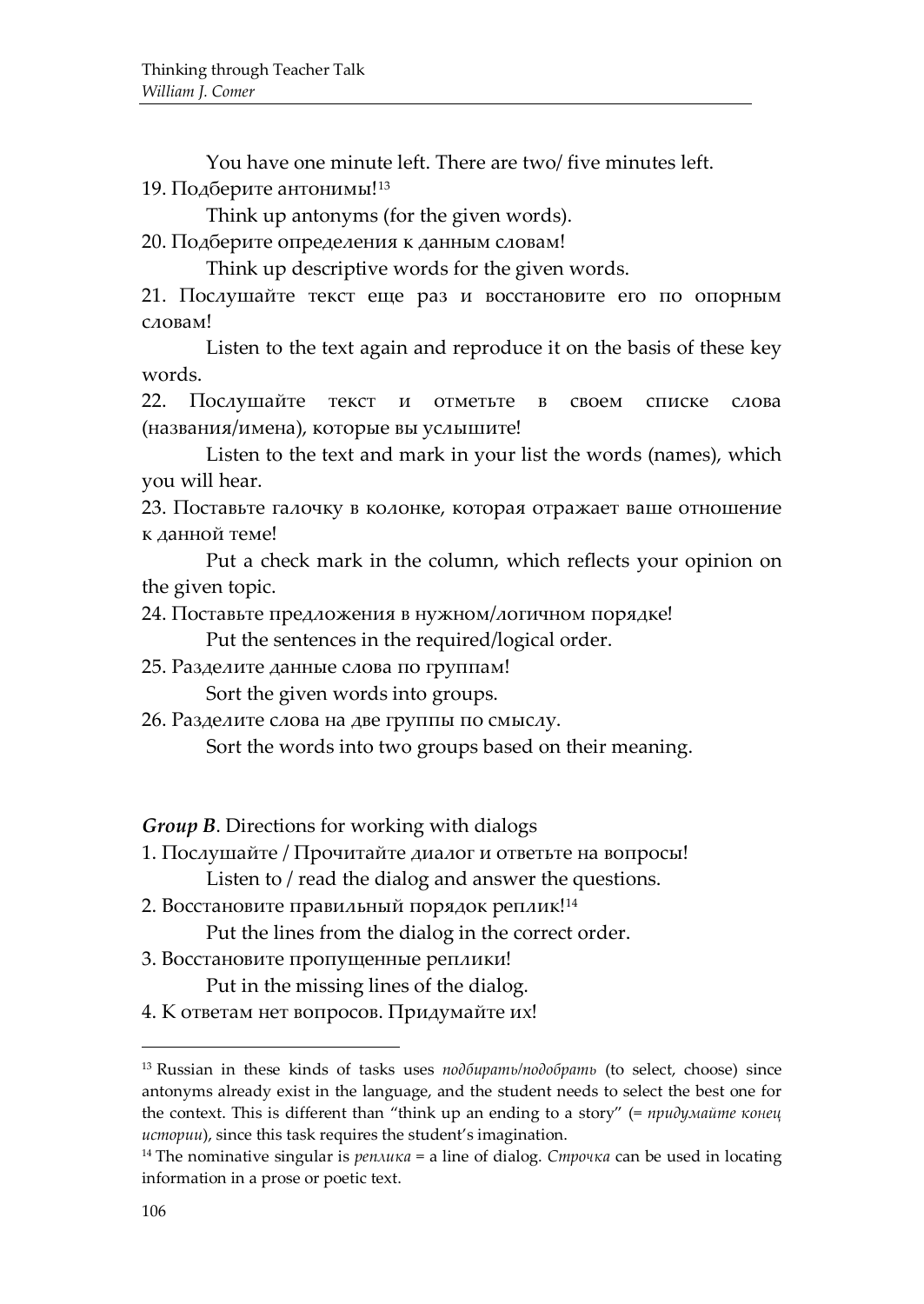| Think up questions to go with these answers.                     |
|------------------------------------------------------------------|
| 5. Разыграйте диалоги! Разыграйте ситуации!                      |
| Act out the dialogues. Act out the situations.                   |
| 6. Составьте аналогичные диалоги!                                |
| Create similar dialogues.                                        |
| 7. Составьте диалоги по образцу! <sup>15</sup>                   |
| Create dialogues according to the model.                         |
| 8. Составьте диалоги по рисункам! <sup>16</sup>                  |
| Create dialogues based on the drawings.                          |
| 9. Переделайте/трансформируйте диалог в рассказ!                 |
| Transform the dialog into a story.                               |
| <b>Group C.</b> Directions for working with Pairs/Groups         |
| 1. Работайте в парах! Работайте с партнёром / соседом!           |
| Work in pairs. Work with a partner / person sitting next to you. |

2. Узнайте у партнера … [17](#page-19-2)

Find out from your partner…

3. Спросите партнера о…

Ask your partner about…

4. Задайте своему партнеру следующие вопросы и запишите его/её ответы.

Ask your partner the following questions and write down/record his/her answers.

- 5. Возьмите интервью у одного студента вашей группы, и узнайте…[18](#page-19-3) Interview a student in your group.
- 6. Проведите опрос среди студентов вашей группы, и узнайте…

Survey the students in your group and find out…

7. Сравните свои ответы с ответами партнера!

Compare your answers with your partner's.

8. Будьте готовы рассказать другим студентам то, что вы узнали у партнёра.

<span id="page-19-0"></span><sup>15</sup> The nominative is *образец*.

<span id="page-19-1"></span><sup>16</sup> The nominative is *рисунок*.

<span id="page-19-2"></span><sup>17</sup> Note the governance of *узнавать/узнать у кого что*. The imperative here is from the perfective infinitive *узнать*; the imperfective imperative would be *узнавайте*!

<span id="page-19-3"></span><sup>&</sup>lt;sup>18</sup> The Russian counterpart to the English verb "interview" is "take an interview from." Note the governance of *брать/взять что у кого* = to take something **from** someone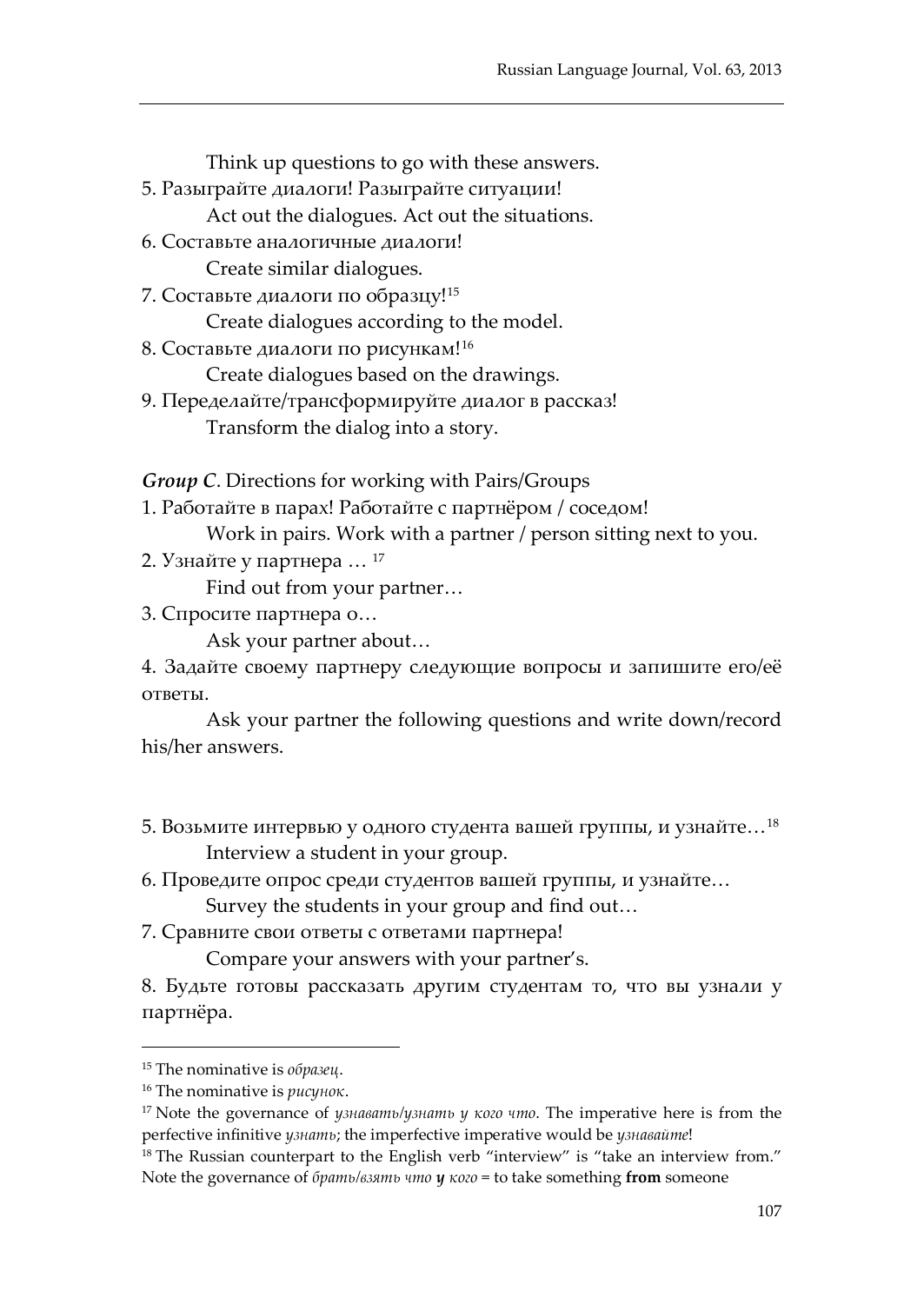Be prepared to tell other students what you learned from your partner.

*Group D*. Instructions for working with pictures and illustrations

1. Назовите предметы, которые вы видите на картинке![19](#page-20-0)

Name/label/list the objects you see in the picture.

2. Опишите ситуации, изображённые на рисунках!

Describe the situations depicted in the drawings.

3. Сравните два изображения одной комнаты и найдите различия между ними![20](#page-20-1) Compare the two images of one room and find differences between them!

4. Какую разницу / Какие различия вы видите между этими картинками?

What differences do you see between the two pictures?

*Group E*. Bilingual list of directions to typical written exercises

1. Вместо пропуска вставьте глаголы в нужной форме!

Fill in the blank, putting the verbs in the required form.

2. Вставьте пропущенные / необходимые слова!

Write in the missing / needed words.

3. Закончите предложения!

Complete the sentences.

4. Закончите предложения, используя глагол…

Complete the sentences using the verb…

5. Закончите предложения, используя данные слова для справок!

Complete the sentences, using the given words from the reference set.

6. Закончите предложения, употребите слова в скобках в нужном падеже!

Complete the sentences; use the words in parentheses in the required case.

7. Замените форму единственного числа формой множественного числа![21](#page-20-2)

<span id="page-20-2"></span><span id="page-20-0"></span><sup>19</sup> *Назовите* is the imperative of *назвать*. Note the preposition usage: **in** the picture/ drawing/ photograph = *на картинке / на рисунке / на фотографии.* Note as well the diminutive *картинка* for a picture or illustration.

<span id="page-20-1"></span><sup>20</sup> *разница* is a mass noun, used only in the singular. If you need to count individual differences/distinctions, use *различие*, which has singular and plural forms. Russians will sometimes stretch the grammar here, making the ironic quip: *Это две большие разницы*.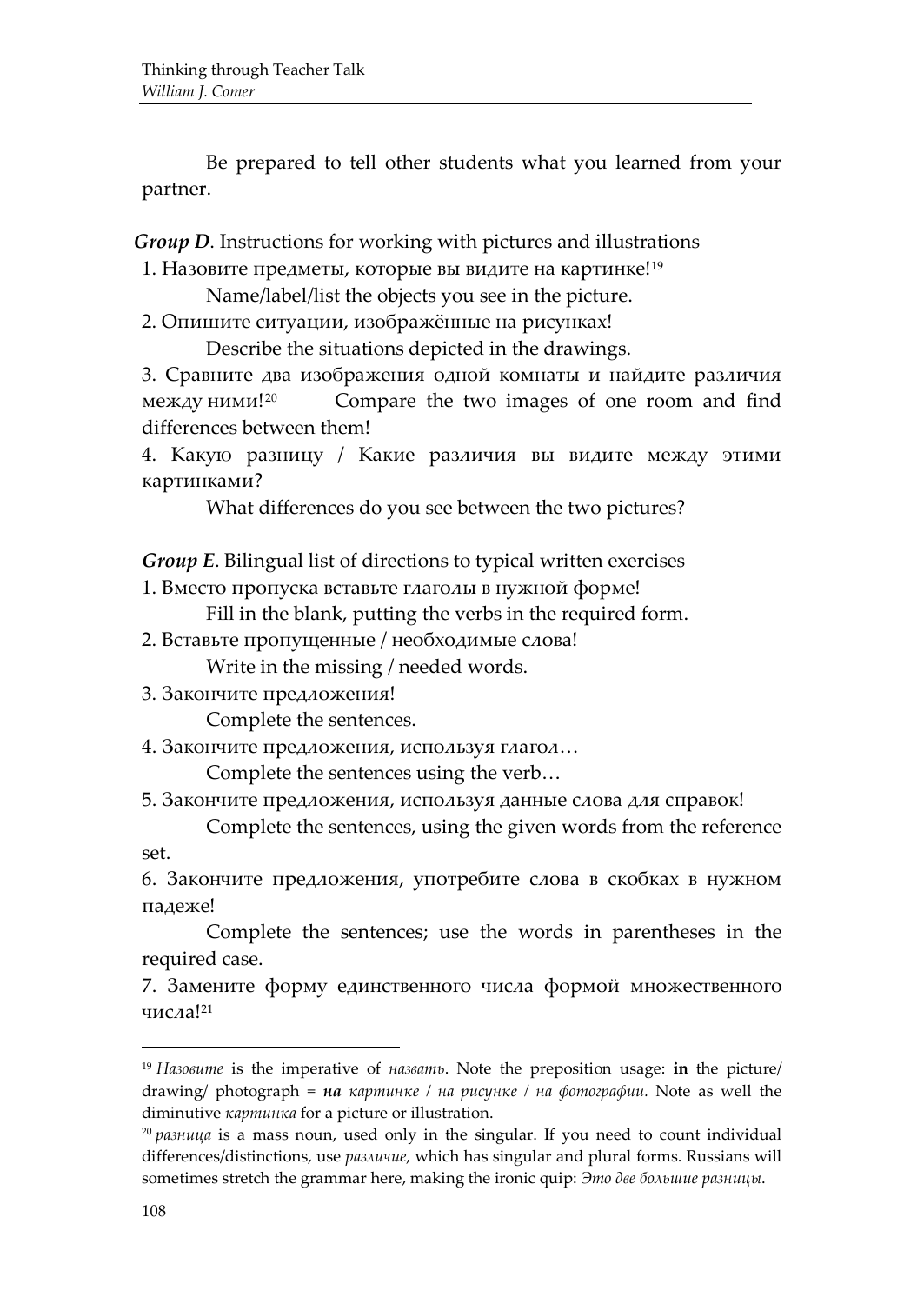Replace the singular forms with plural ones.

8. Заполните пропуски в тексте нужными формами данных слов!

Fill in the blanks in the text with the required forms of the given words.

9. Исключите лишнее слово из данных тематических рядов! Remove the extraneous word from the given thematic clusters.

10. Образуйте от данных прилагательных существительные с суффиксом –ость- !

Form nouns with the suffix *–ость* from the given adjectives.

11. Ответьте на вопросы, заменяя выделенные слова местоимением! Answer the questions, replacing the highlighted words with a

pronoun.

 $\overline{a}$ 

12. Отгадайте загадки!

Solve the riddle.

13. Раскройте скобки и поставьте слова в нужной форме<sup>[22](#page-21-0)</sup> Put the words in parentheses into the required form.

- 14. Распределите по группам однокоренные слова! Sort words with the same root into groups.
- 15. Решите кроссворд!

Solve the crossword puzzle.

- 16. Слова, данные в скобках, поставьте в нужном числе и падеже! Put the words in parentheses in the required number and case.
- 17. Соедините левую и правую колонки!

Match the right column with the left.

18. Соедините синонимы / антонимы!

Match the synonyms/antonyms.

19. Соедините части предложения!

Match the parts of the sentences.

20. Составьте предложения из данных слов!

Make sentences out of the indicated words.

21. Составьте предложения, используя одно слово из каждой колонки!

Make sentences, using one word from each column.

<sup>21</sup> Note the governance: *заменять/заменить что* (accusative) чем (instrumental); no preposition is used.

<span id="page-21-0"></span><sup>22</sup> Note that the equivalent for "put" with words and phrases uses *ставить/поставить*; consequently, a word "stands" (= *стоять*) in a sentence or in a specific case or form (e.g., *это слово стоит в именительном падеже*).